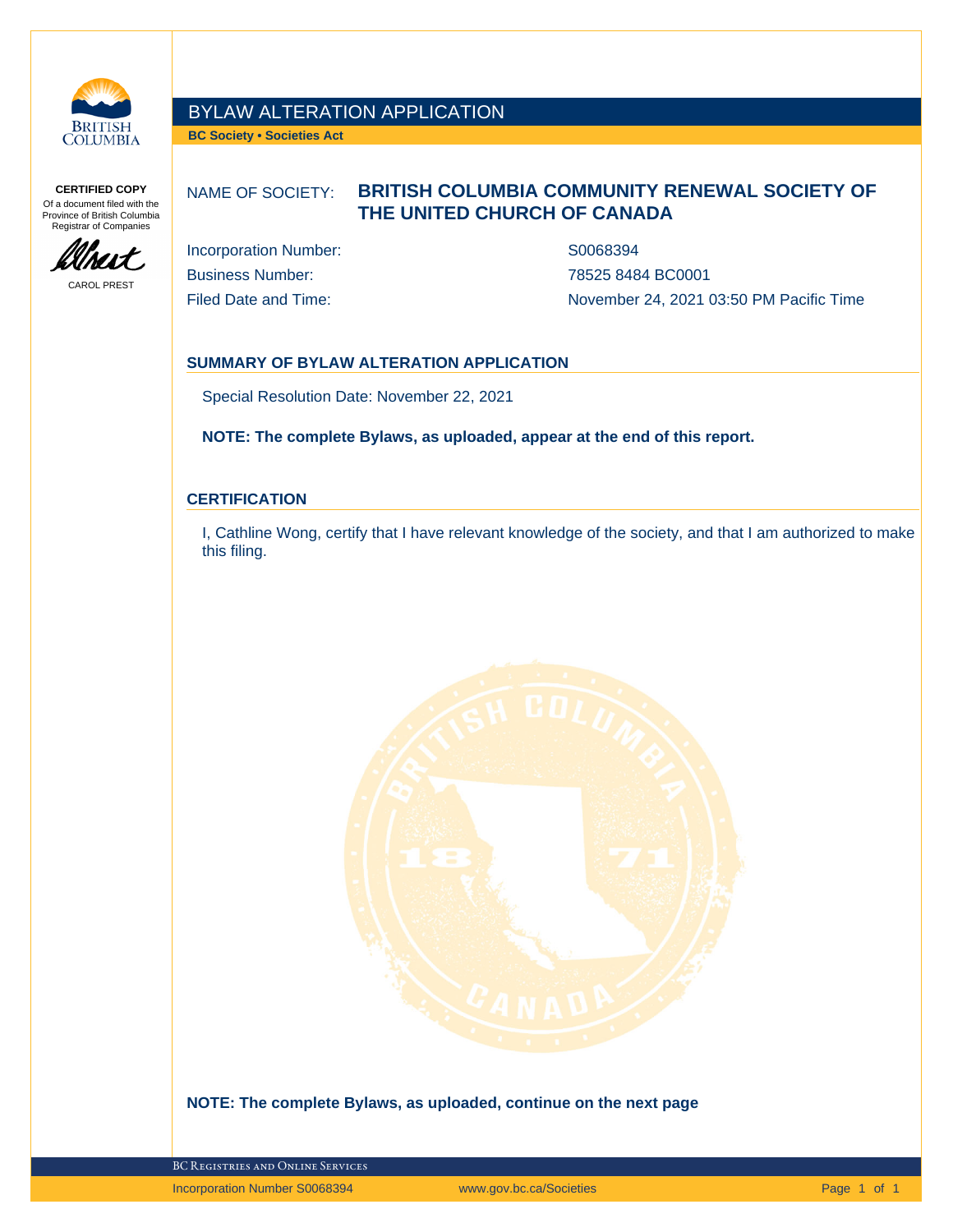## **BYLAWS**

## **OF** BRITISH COLUMBIA COMMUNITY RENEWAL SOCIETY OF THE UNITED CHURCH OF **CANADA**

## **Table of Contents**

| 1.1<br>1.2<br>1.3<br>1.4<br>1.5<br>1.6<br>1.7<br>1.8<br>1.9                         |  |  |  |  |  |
|-------------------------------------------------------------------------------------|--|--|--|--|--|
|                                                                                     |  |  |  |  |  |
| 2.1<br>2.2<br>2.3<br>2.4<br>2.5<br>2.6<br>2.7<br>2.8<br>2.9<br>2.10<br>2.11<br>2.12 |  |  |  |  |  |
|                                                                                     |  |  |  |  |  |
| 3.1<br>3.2<br>3.3<br>3.4                                                            |  |  |  |  |  |
|                                                                                     |  |  |  |  |  |
| 4.1<br>4.2<br>4.3<br>4.4                                                            |  |  |  |  |  |
|                                                                                     |  |  |  |  |  |
| 5.1<br>5.2<br>5.3<br>5.4<br>5.5                                                     |  |  |  |  |  |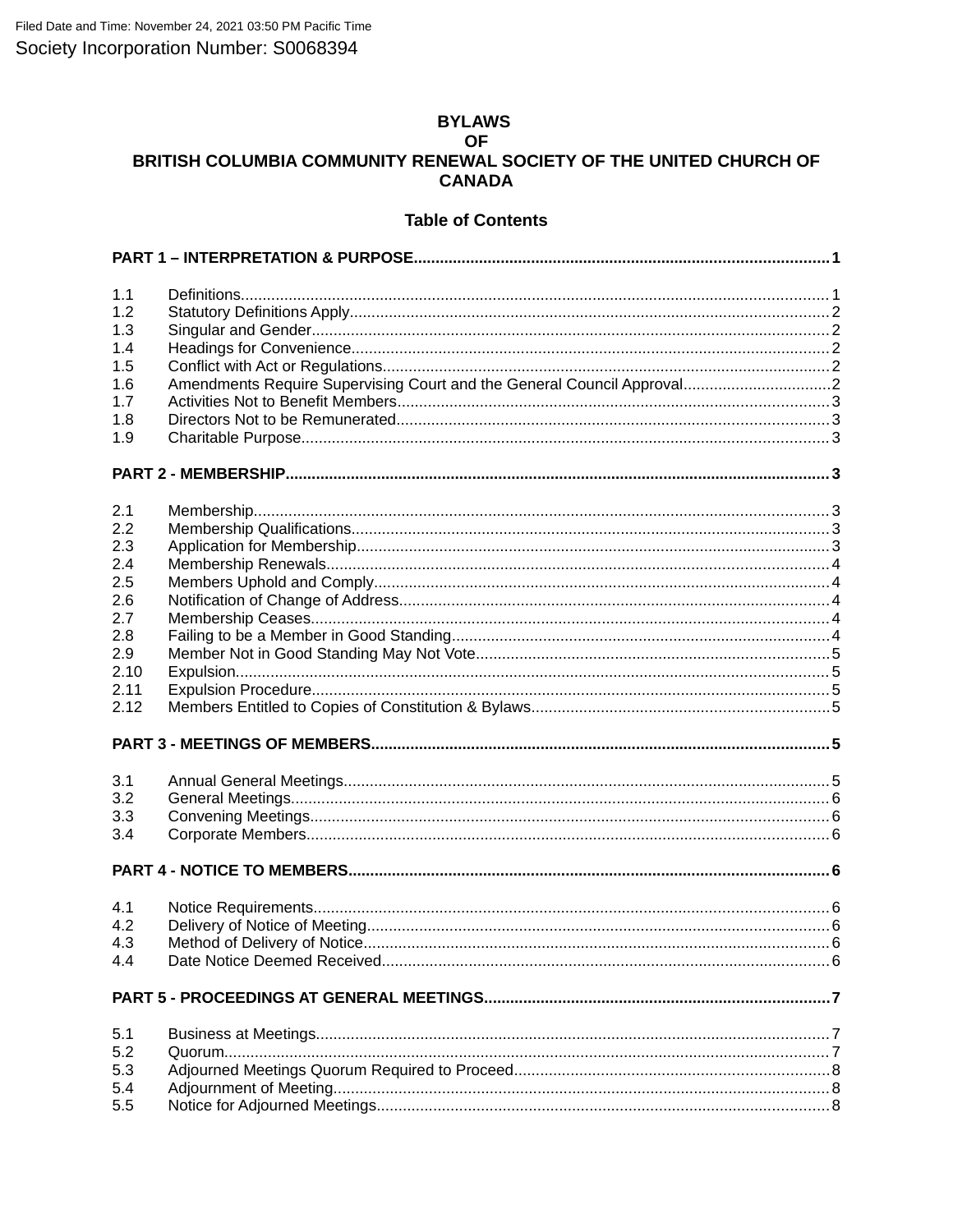| 5.6<br>5.7<br>5.8<br>5.9<br>5.10<br>5.11<br>5.12<br>5.13<br>5.14 |  |  |  |  |  |  |
|------------------------------------------------------------------|--|--|--|--|--|--|
|                                                                  |  |  |  |  |  |  |
| 6.1                                                              |  |  |  |  |  |  |
| 6.2                                                              |  |  |  |  |  |  |
| 6.3                                                              |  |  |  |  |  |  |
| 6.4                                                              |  |  |  |  |  |  |
| 6.5                                                              |  |  |  |  |  |  |
| 6.6                                                              |  |  |  |  |  |  |
| 6.7                                                              |  |  |  |  |  |  |
| 6.8                                                              |  |  |  |  |  |  |
| 6.9                                                              |  |  |  |  |  |  |
|                                                                  |  |  |  |  |  |  |
| 7.1                                                              |  |  |  |  |  |  |
| 7.2                                                              |  |  |  |  |  |  |
| 7.3                                                              |  |  |  |  |  |  |
| 7.4                                                              |  |  |  |  |  |  |
| 7.5                                                              |  |  |  |  |  |  |
| 7.6                                                              |  |  |  |  |  |  |
| 7.7                                                              |  |  |  |  |  |  |
| 7.8                                                              |  |  |  |  |  |  |
|                                                                  |  |  |  |  |  |  |
| 8.1                                                              |  |  |  |  |  |  |
| 8.2                                                              |  |  |  |  |  |  |
| 8.3                                                              |  |  |  |  |  |  |
| 8.4                                                              |  |  |  |  |  |  |
| 8.5                                                              |  |  |  |  |  |  |
| 8.6                                                              |  |  |  |  |  |  |
| 8.7                                                              |  |  |  |  |  |  |
| 8.8                                                              |  |  |  |  |  |  |
|                                                                  |  |  |  |  |  |  |
| 9.1                                                              |  |  |  |  |  |  |
| 9.2                                                              |  |  |  |  |  |  |
| 9.3                                                              |  |  |  |  |  |  |
| 9.4                                                              |  |  |  |  |  |  |
| 9.5                                                              |  |  |  |  |  |  |
| 9.6                                                              |  |  |  |  |  |  |
| 9.7                                                              |  |  |  |  |  |  |
| 9.8                                                              |  |  |  |  |  |  |
| 9.9                                                              |  |  |  |  |  |  |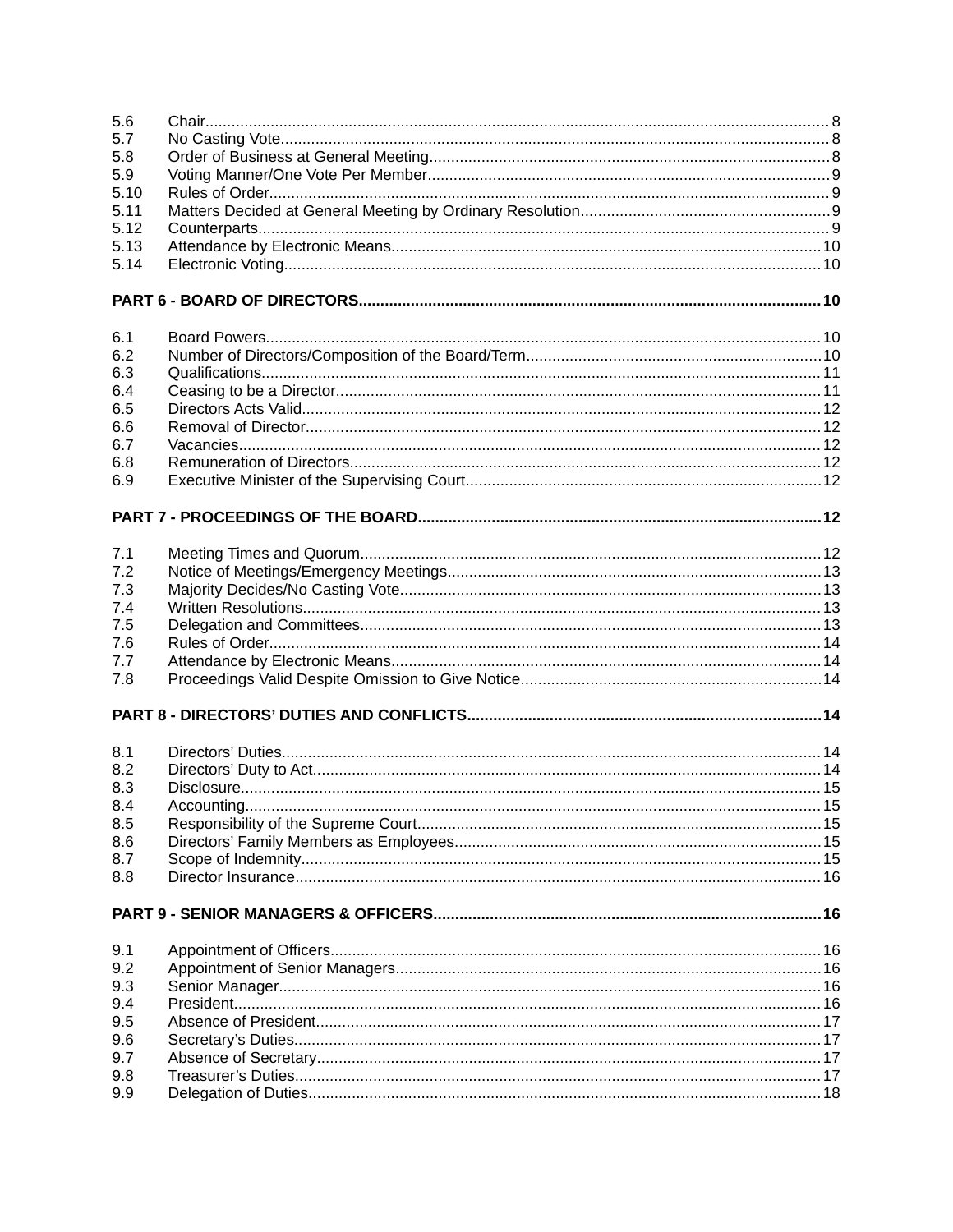| 10.1         |  |  |  |  |
|--------------|--|--|--|--|
| 10.2         |  |  |  |  |
| 10.3         |  |  |  |  |
| 10.4         |  |  |  |  |
| 10.5         |  |  |  |  |
|              |  |  |  |  |
| 11.1         |  |  |  |  |
| 11.2         |  |  |  |  |
|              |  |  |  |  |
| 12.1         |  |  |  |  |
| 12.2         |  |  |  |  |
|              |  |  |  |  |
| 13.1         |  |  |  |  |
| 13.2         |  |  |  |  |
| 13.3         |  |  |  |  |
| 13.4         |  |  |  |  |
| 13.5         |  |  |  |  |
| 13.6         |  |  |  |  |
| 13.7         |  |  |  |  |
|              |  |  |  |  |
| 14.1         |  |  |  |  |
|              |  |  |  |  |
| 15.1         |  |  |  |  |
|              |  |  |  |  |
|              |  |  |  |  |
|              |  |  |  |  |
| 17.1         |  |  |  |  |
| 17.2         |  |  |  |  |
| 17.3         |  |  |  |  |
| 17.4         |  |  |  |  |
| 17.5         |  |  |  |  |
| 17.6         |  |  |  |  |
| 17.7<br>17.8 |  |  |  |  |
| 17.9         |  |  |  |  |
| 17.10        |  |  |  |  |
| 17.11        |  |  |  |  |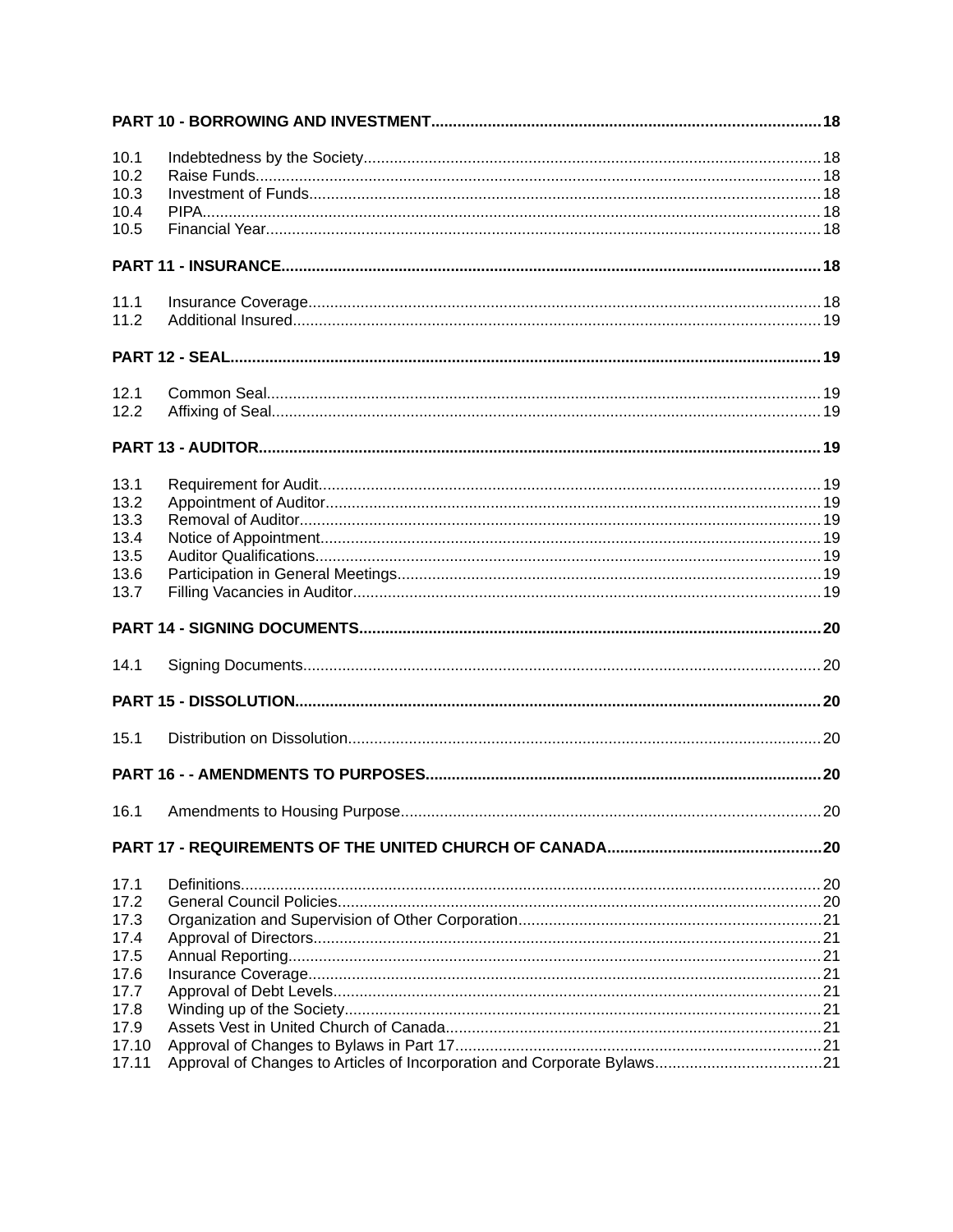## <span id="page-4-1"></span>BYLAWS *Part 1 – Interpretation & Purpose*

### <span id="page-4-0"></span>1.1 **Definitions**

In the Constitution and the Bylaws, unless the context requires otherwise:

- (a) "Act" means the *Societies Act* of British Columbia as amended from time to time;
- (b) "AGM" means an annual general meeting;
- (c) "Board" or "Board of Directors" means the directors of the Society for the time being, acting as a body;
- (d) "Bylaws" has the meaning given to it in the Act;
- (e) "Constitution" has the meaning given to it in the Act;
- (f) "Director" means a director of the Society;
- (g) "Electronic Means" means any electronic or digital system or combination of electronic or digital systems, including mail, telephonic, electronic, radio, computer or internet-based technology or other communication facility or medium, that:
	- (i) in relation to a meeting or proceeding, permits all participants to participate in the meeting; and
	- (ii) in relation to a vote, permits all eligible voters to cast a vote on the matter for determination in a manner that adequately discloses their intentions;
- (h) Electronic Meeting" means either:
	- (i) a meeting held fully by Electronic Means, in which persons are entitled to participate solely by Electronic Means, as set out in the notice for the meeting, and in which all persons attending the meeting are able to participate in it by such Electronic Means; or
	- (ii) a meeting held partially by Electronic Means, in which persons are entitled to participate in person or by Electronic Means, as set out in the notice for the meeting, and in which all persons attending the meeting are able to participate in it, whether in person or by such Electronic Means;
- (i) "Executive Minister" means the chief administrative position of Supervising Court, or a person or body appointed to represent him/her;
- (j) "General Council" means the General Council, or its successor, of The United Church of Canada, or a person or body appointed to represent it;
- (k) "General Meeting" means an AGM or a special general meeting;
- (l) "The Manual" means the edition of The Manual published by The United Church that is in effect at the relevant time;
- (m) "Member" means a member of the Society;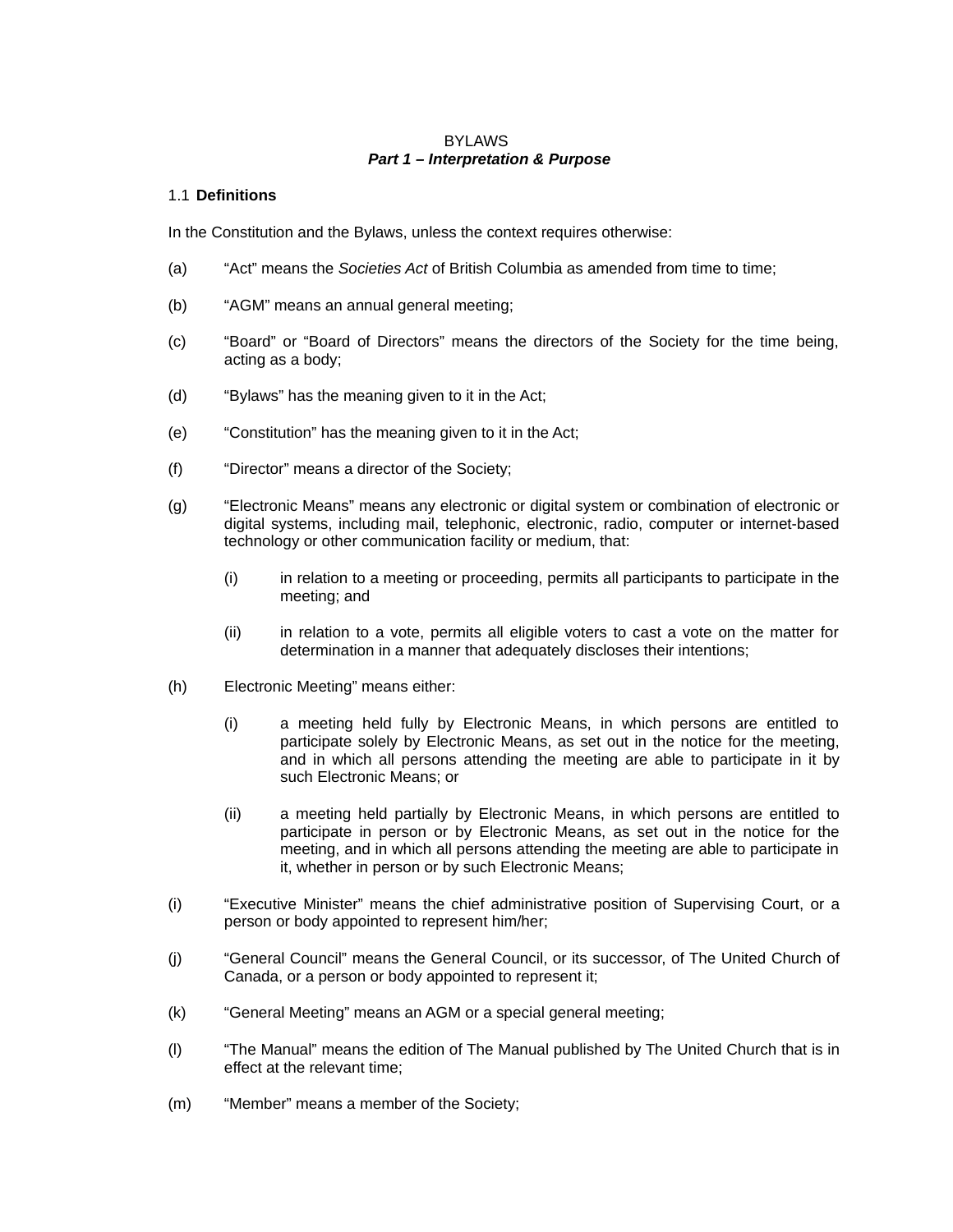- (n) "persons" include corporations and associations;
- (o) "Ordinary Resolution" has the meaning given to it in the Act;
- (p) "Property Development Council" means The British Columbia Conference Property Development Council of The United Church of Canada;
- (q) "Register of Members" has the meaning given to it in the Act;
- (r) "Registered Address" means a Member's address as recorded in the Register of Members;
- (s) "Senior Manager" means an individual appointed by the Directors to serve as a senior manager in accordance with the Act;
- (t) "Society" means the British Columbia Community Renewal Society of The United Church of Canada;
- (u) "Special Resolution" has the meaning given to it in the Act;
- (v) "Supervising Court" means the Pacific Mountain Regional Council of The United Church of Canada (formerly British Columbia Conference of The United Church of Canada), or its successor, or a person or body appointed in writing to represent it;
- (w) "3PHS" means Three-Point Housing Society;
- (x) "United Church" means The United Church of Canada (the Church formed in 1925 by the union of the Presbyterian, Methodist, and Congregational Churches in Canada) or a person or body appointed in writing to represent it;
- (y) "Written" means any mode of representing or reproducing words in written form, including printing, lithography, typewriting, photography, e-mail, fax and other electronic means.

## <span id="page-5-4"></span>1.2 **Statutory Definitions Apply**

The definitions in the Act on the date the Bylaws become effective apply to the Bylaws.

## <span id="page-5-3"></span>1.3 **Singular and Gender**

Unless otherwise specifically provided herein, words importing the singular include the plural and vice versa, and words importing a male person include a female person and a corporation.

## <span id="page-5-2"></span>1.4 **Headings for Convenience**

The headings appearing in the Bylaws are for convenience only and in no way define, limit or enlarge the scope or meaning of the provisions of the Bylaws.

## <span id="page-5-1"></span>1.5 **Conflict with Act or Regulations**

If there is a conflict between the Bylaws and the Act or the regulations under the Act, the Act or the regulations, as the case may be, prevail.

## <span id="page-5-0"></span>1.6 **Amendments Require Supervising Court and the General Council Approval**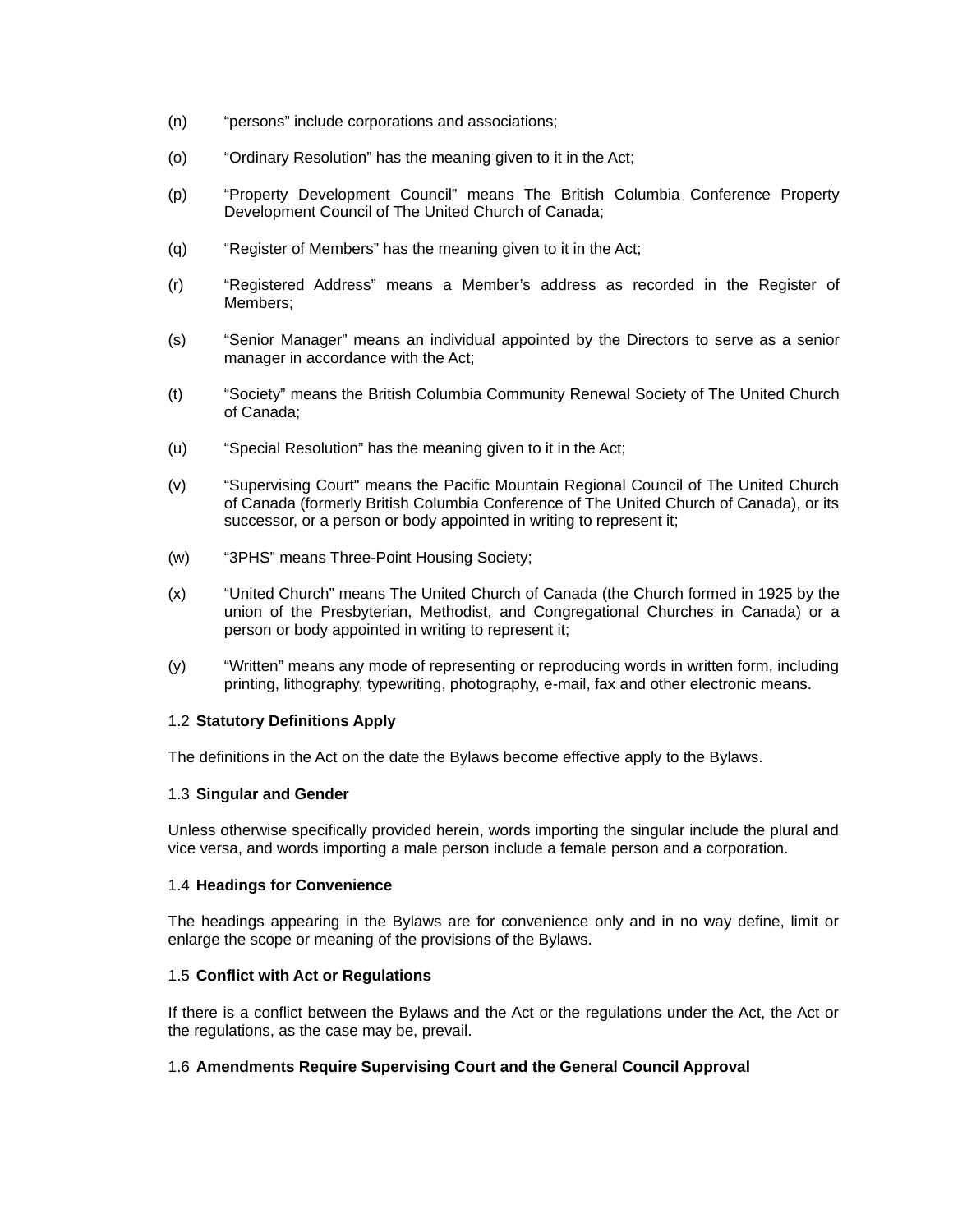The Constitution and Bylaws, where alterable, can only be amended or added to by Special Resolution which has received the prior written consent of Supervising Court and the administrative approval of the General Council before it may be brought for consideration of any meeting of the Society. A resolution to amend or add to the Constitution and Bylaws may not be amended once it has been approved by Supervising Court and the General Council.

## <span id="page-6-6"></span>1.7 **Activities Not to Benefit Members**

The activities and purposes of the Society must be carried on without purpose of gain for its Members, and any income, profits or other accretions must be used to promote the purposes of the Society.

## <span id="page-6-5"></span>1.8 **Directors Not to be Remunerated**

A Director must not be remunerated for acting as a Director, but a Director may be reimbursed for expenses necessarily and reasonably incurred while engaged in the affairs of the Society.

## <span id="page-6-4"></span>1.9 **Charitable Purpose**

The Society shall be constituted exclusively for charitable purposes.

## <span id="page-6-3"></span>*Part 2 - Membership*

## <span id="page-6-2"></span>2.1 **Membership**

The Members of the Society are those persons who become Members in accordance with Bylaw [2.2](#page-6-1) and who have not ceased to be Members. There is no maximum or minimum number of Members. All Members have the right to notice of, to attend, to speak and to vote at general meetings.

## <span id="page-6-1"></span>2.2 **Membership Qualifications**

Property Development Council shall be the sole Member of the Society, provided however if Property Development Council is wound up, dissolved or is no longer in existence then the membership of the Society shall be:

- <span id="page-6-7"></span>**(a)** If the Society is an Incorporated Ministry at the time of wind-up of Property Development Council, those persons who are elected or appointed to be members of the Executive of the Supervising Court; or
- **(b)** If the Society is not an Incorporated Ministry at the time of wind-up of Property Development Council, those person(s) or organization(s) whoever the assets of Property Development Council vest in pursuant to Property Development Council's bylaws.

## <span id="page-6-0"></span>2.3 **Application for Membership**

Members are not required to apply for membership. In the event that Property Development Council is wound up, dissolved or is no longer in existence then:

**(a)** If the Society is an Incorporated Ministry at the time of wind-up of Property Development Council, the persons who are elected or appointed to be members of the Executive of the Supervising Court shall be deemed to have been admitted as a Member upon such election or appointment to the Executive of the Supervising Court without need for further application for membership in the Society; or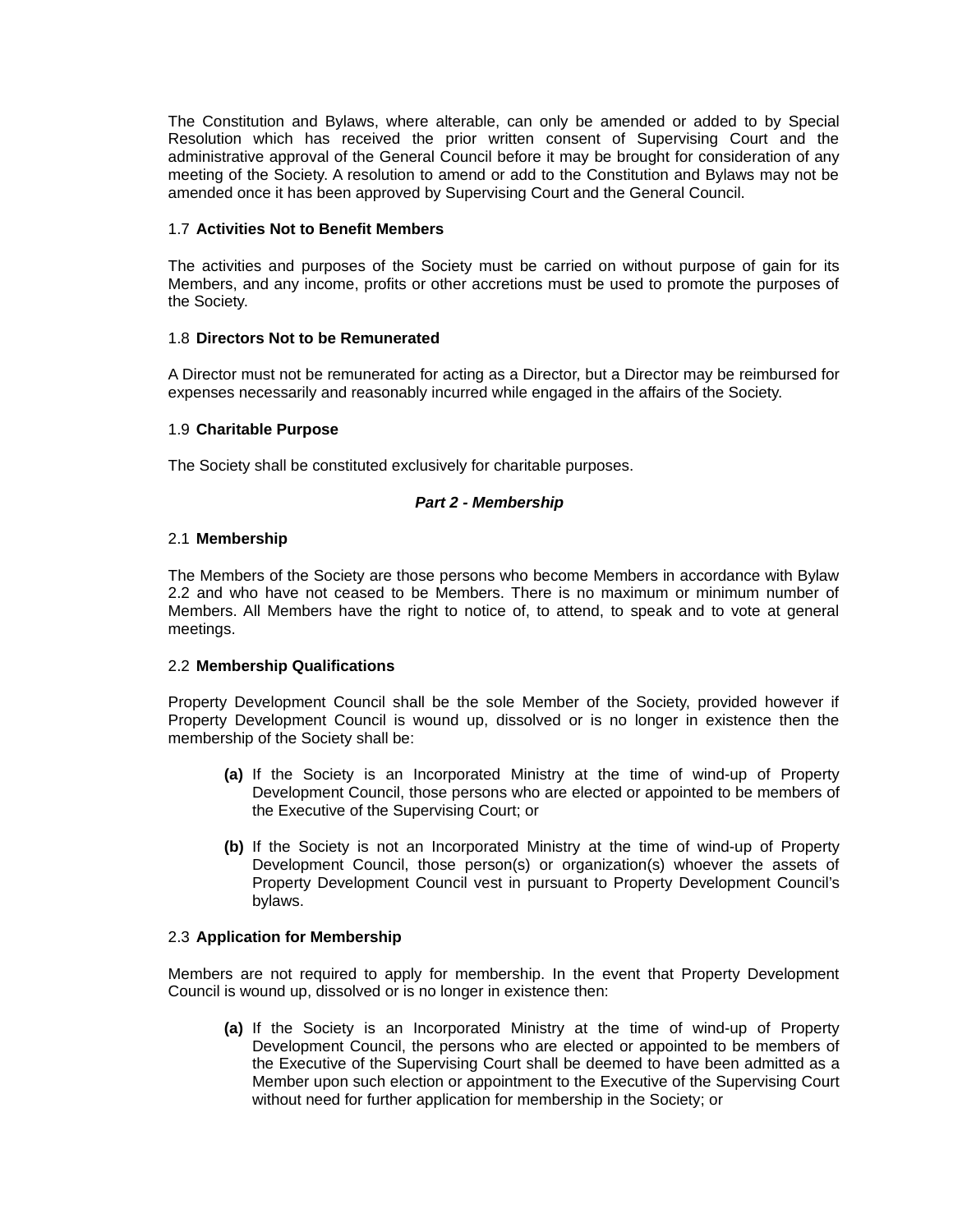**(b)** If the Society is not an Incorporated Ministry at the time of wind-up of Property Development Council, those person(s) or organization(s) whoever the assets of vest in pursuant to Property Development Council's bylaws shall be deemed to have been admitted as a Member without need for further application for membership in the Society.

## <span id="page-7-0"></span>2.4 **Membership Renewals**

- **(1)** Membership is not transferable.
- (1) Membership does not have to be renewed annually. A member shall remain a member until they cease to be a member in accordance with Bylaw [2.7.](#page-7-2)

## <span id="page-7-4"></span>2.5 **Members Uphold and Comply**

Every Member and Director must comply with:

- **(1)** the Act;
- **(2)** the Constitution and Bylaws;
- **(3)** policies and regulations enacted by the Board; and
- **(4)** any rules of order governing the conduct of general meetings and of meetings of the Board.

## <span id="page-7-3"></span>2.6 **Notification of Change of Address**

A Member must promptly and in writing notify the Society of any change in the Member's name, home address, e-mail address or telephone number.

## <span id="page-7-2"></span>2.7 **Membership Ceases**

Property Development Council shall cease to be a Member if Property Development Council is wound up, dissolved or is no longer in existence. Any person who becomes a Member pursuant to Bylaws [2.1](#page-6-2) and [2.2](#page-6-1) ceases to be a Member on

- **(1)** delivering a written resignation to the Society;
- **(2)** death;
- **(3)** on ceasing to be a permanent resident of the Province of British Columbia;
- **(4)** in the case of a Member that is incorporated, upon being wound up, dissolved or no longer in existence;
- **(5)** in the case of persons who are Members pursuant to Bylaw [2.2\(1\)\(a\),](#page-6-7) upon ceasing to be a member of the Executive of the Supervising Court;
- **(6)** having been a Member not in good standing for twelve consecutive months; or
- **(7)** being expelled.

## <span id="page-7-1"></span>2.8 **Failing to be a Member in Good Standing**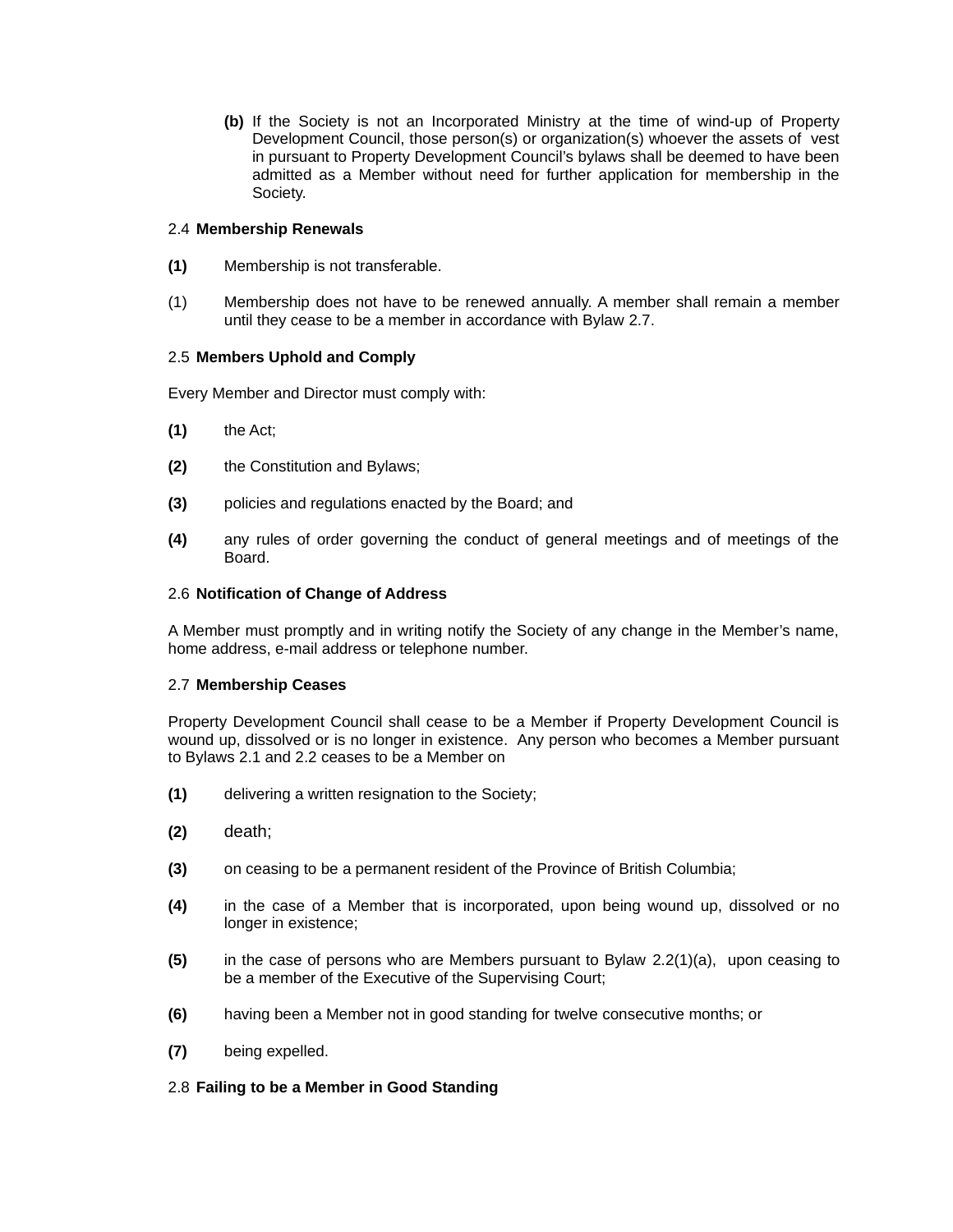A Member becomes a Member not in good standing on failing to pay a debt due and owing to the Society.

## <span id="page-8-4"></span>2.9 **Member Not in Good Standing May Not Vote**

A Member who is not in good standing:

- **(1)** may not vote as a general meeting; and
- **(2)** is deemed not to be a voting member for the purpose of consenting to a resolution of the Members.

## <span id="page-8-3"></span>2.10 **Expulsion**

- **(1)** A Member may be expelled by resolution of the Board.
- **(2)** The notice of a resolution for expulsion must be accompanied by a brief statement of the reason or reasons for the proposed expulsion.
- **(3)** A Member who is the subject of a proposed resolution for expulsion must be given an opportunity to be heard at the general meeting of the Board before the resolution is put to a vote.

## <span id="page-8-2"></span>2.11 **Expulsion Procedure**

A Member may be suspended or expelled by resolution of the Board, provided that:

- **(1)** 75% of the Directors then in office are in favor of the resolution;
- **(2)** the suspension or expulsion is for a substantive failure to comply with the Constitution or Bylaws, or for conduct prejudicial to the Society, notice of which in either case has been given to the Member;
- **(3)** notice of the resolution is accompanied by a brief statement of the reason or reasons for the proposed suspension or expulsion; and
- **(4)** the Member is given reasonable notice of the resolution, and an opportunity to be heard at the general meeting of the Board before the resolution is voted on.

## <span id="page-8-1"></span>2.12 **Members Entitled to Copies of Constitution & Bylaws**

Each Member is entitled to, and the Society must on request give the Member, a copy of the Constitution and Bylaws, without charge.

## 2.13 **Membership Transition**

Those persons who are Members as of the date these Bylaws come into effect will immediately cease to be Members as of that date, and Property Development Council will become the sole Member without need for application for membership nor approval thereof by the Directors.

## <span id="page-8-0"></span>*Part 3 - Meetings of Members*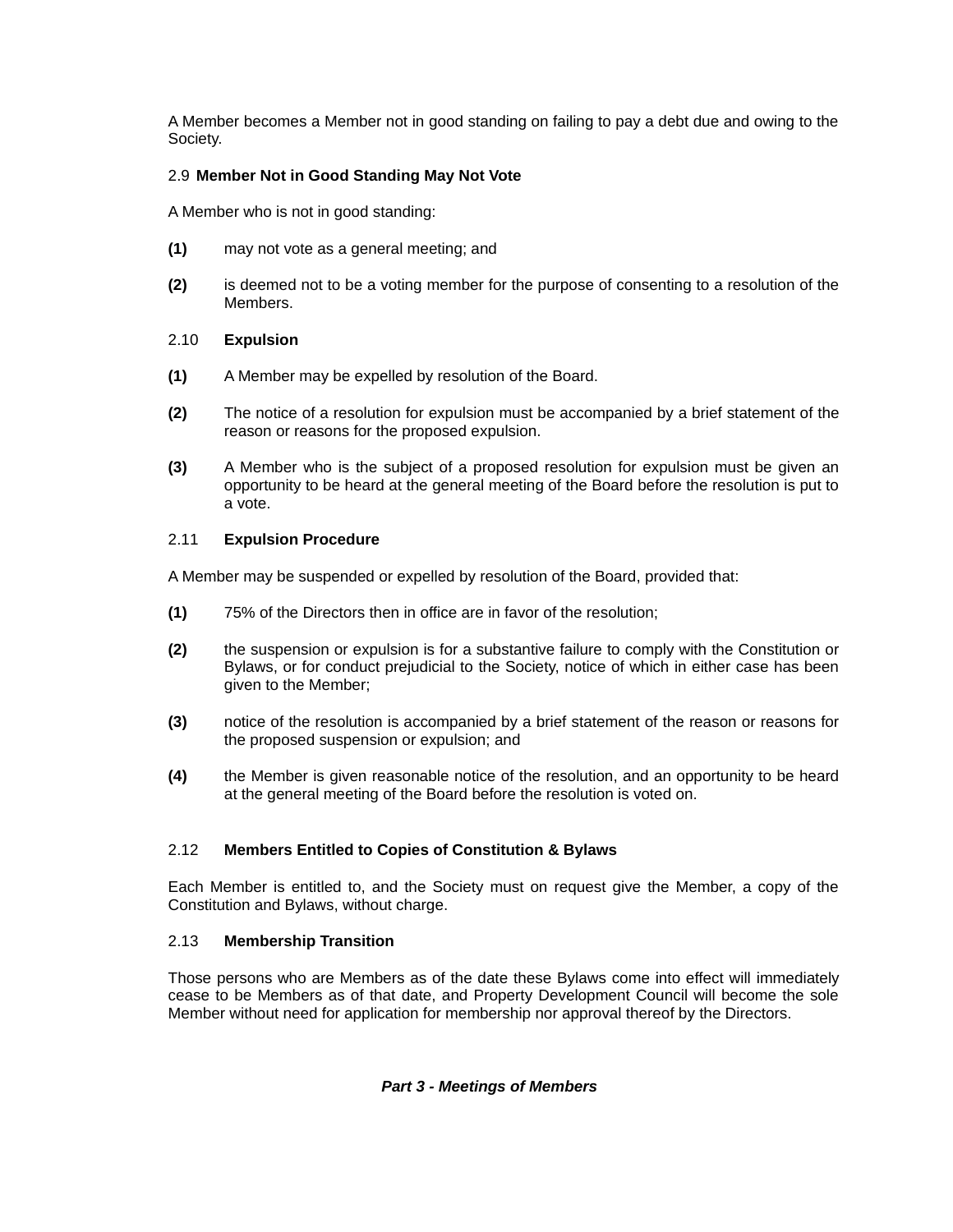### <span id="page-9-6"></span>3.1 **Annual General Meetings**

- **(1)** General meetings must be held at the time and, if applicable, place, all in accordance with the Act and the Bylaws, that the Board decides.
- **(2)** General meetings of the Society may, in the discretion of the Board, be held as Electronic Meetings.
- **(3)** An AGM must be held in accordance with the Act.
- **(4)** A deemed AGM may be held in accordance with section 72 of the Act.
- **(5)** Every general meeting, other than an AGM, is a special general meeting.

## <span id="page-9-5"></span>3.2 **General Meetings**

The Board may, when it thinks fit, convene a special general meeting.

## <span id="page-9-4"></span>3.3 **Convening Meetings**

The Members may requisition the Directors to call a general meeting in accordance with the provisions of the Act.

## <span id="page-9-3"></span>3.4 **Corporate Members**

A corporate Member may vote by its authorized representative, who is entitled to speak and vote, as applicable, and in all other respects exercise the rights of a Member, and that representative will be reckoned as a Member for all purposes with respect to a meeting of the Society, provided that the chair of a meeting will be entitled to require any such representative to first produce evidence of their appointment as the Member's representative.

## <span id="page-9-2"></span>*Part 4 - Notice to Members*

## <span id="page-9-1"></span>4.1 **Notice Requirements**

- <span id="page-9-7"></span>**(1)** Notice of a general meeting must:
	- **(a)** specify the place (if applicable), day and hour of meeting, and, in case of special business, the general nature of that business;
	- **(b)** include the text of any Special Resolution to be proposed at the meeting; and
	- **(c)** be given to all Members not less than 14 days before the meeting.
- **(2)** If the Board has determined to hold the general meeting as an Electronic Meeting, the notice must contain instructions for attending and participating in the meeting by Electronic Means, including, if applicable, instructions for voting at the meeting.
- **(3)** The accidental omission to give notice of a general meeting to, or the non-receipt of notice by, any of the Members entitled to receive notice does not invalidate proceedings at that meeting.

## <span id="page-9-0"></span>4.2 **Delivery of Notice of Meeting**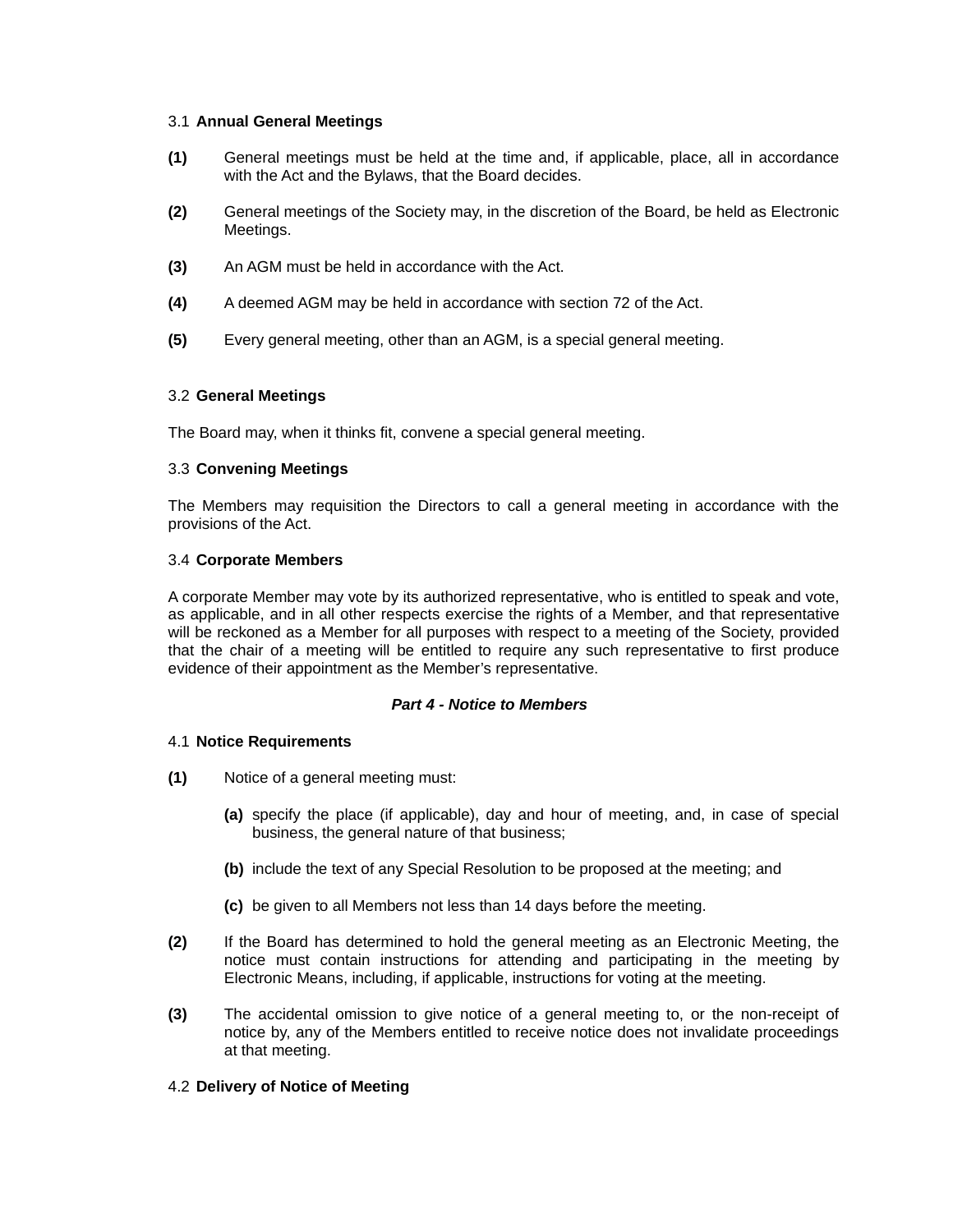- **(1)** Notice of a general meeting must be given to:
	- **(a)** every Member shown on the Register of Members on the day notice is given; and
	- **(b)** the auditor, if any;
- **(2)** No other person is entitled to receive a notice of general meeting.

### <span id="page-10-3"></span>4.3 **Method of Delivery of Notice**

A notice may be given to a Member either personally, by mail, by fax, by e-mail or by other Electronic Means to the Member at the Member's address or e-mail address, as shown in the Register of Members.

#### <span id="page-10-2"></span>4.4 **Date Notice Deemed Received**

- **(1)** A notice sent by mail from the Society's office is deemed to have been received:
	- **(a)** two days after being mailed, if to an address in the Greater Vancouver Regional District; or
	- **(b)** five days after being mailed, if to any other address.
- **(2)** A notice sent by fax, e-mail or other Electronic Means is deemed to have been received 24 hours after being sent.

#### <span id="page-10-1"></span>*Part 5 - Proceedings at General Meetings*

#### <span id="page-10-0"></span>5.1 **Business at Meetings**

- **(1)** The business at an AGM is:
	- **(a)** the adoption of rules of order, if required;
	- **(b)** approval of the minutes of the last preceding AGM, and any intervening general meetings;
	- **(c)** the report of the Board;
	- **(d)** the reports of the committees, if required;
	- **(e)** consideration of the financial statements;
	- **(f)** the report of the auditor, if any;
	- **(g)** appointment of the auditor, if any;
	- **(h)** election of Directors;
	- **(i)** resolutions, if any; and
	- **(j)** the other business that, under the Bylaws, ought to be transacted at an AGM, or business which is brought under consideration by the report of the Board issued with the notice convening the meeting.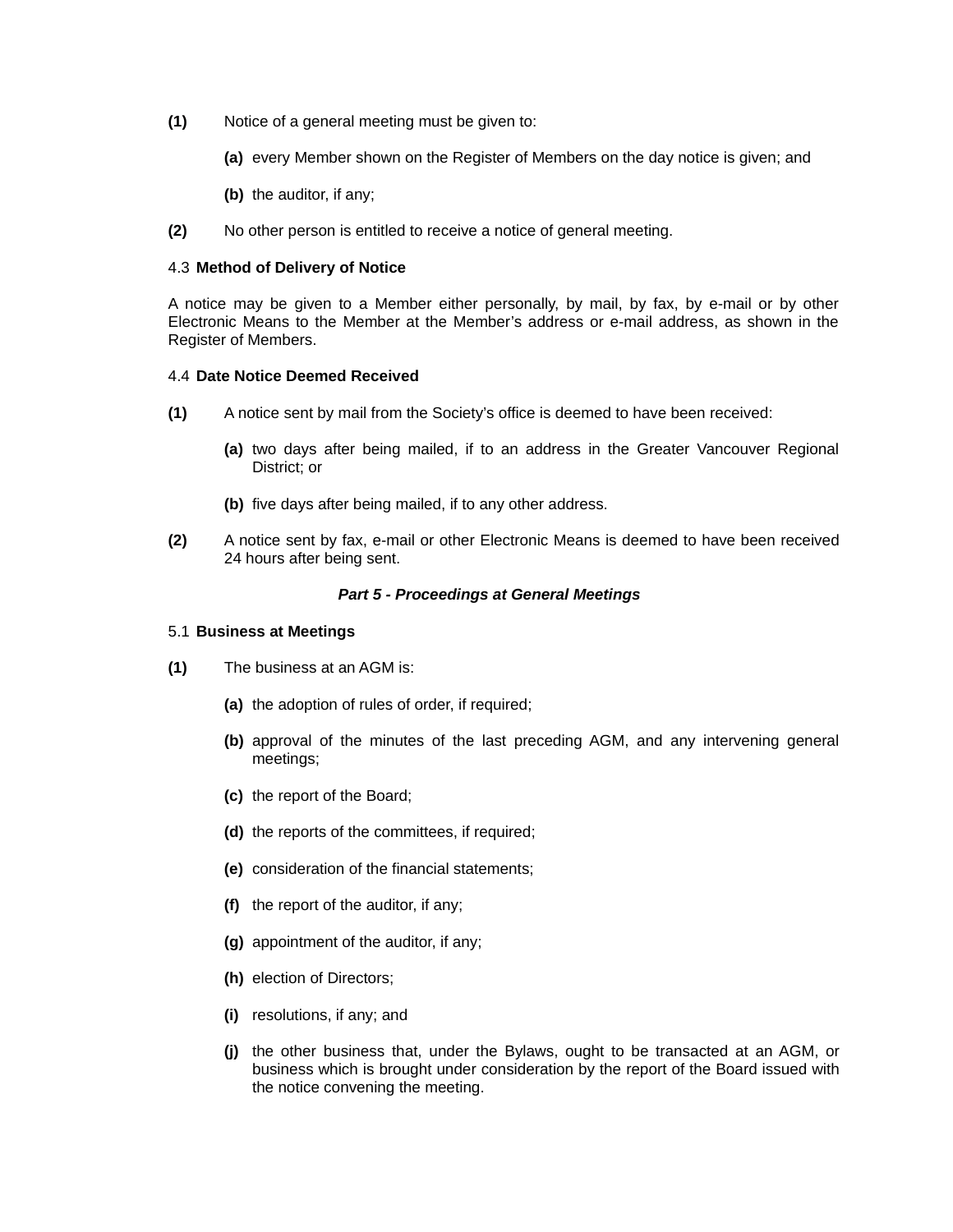- **(2)** The business at a special general meeting is limited to:
	- **(a)** adoption of rules of order, if required; and
	- **(b)** that set out in a requisition sent out in accordance with the provisions of the Act; and
	- **(c)** that set out in the notice under Bylaw [4.1\(1\)\(a\).](#page-9-7)

## <span id="page-11-3"></span>5.2 **Quorum**

- **(1)** At a general meeting, there must be at least 5 Members in good standing present at the meeting in order to constitute a quorum except if the Society has less than 10 Members in good standing then 50% of the Members in good standing will constitute a quorum, except that a quorum will not be less than the number of Members stipulated in the Act. If the Society has fewer than 3 Members then the quorum for the transaction of business at a general meeting is all of the Members.
- **(2)** No business, other than the election of a chair and the adjournment or termination of the meeting, can be conducted at a general meeting at a time when a quorum is not present.
- **(3)** If during a general meeting a quorum ceases to be present, business then in progress must be suspended until there is a quorum present or until the meeting is adjourned or terminated.

## <span id="page-11-2"></span>5.3 **Adjourned Meetings Quorum Required to Proceed**

If within 30 minutes from the time appointed for a general meeting a quorum is not present, the meeting, if convened on the requisition of Members, must be terminated, but in any other case, it stands adjourned to a time and place determined by the Board, but not more than fourteen days later. If, at the adjourned meeting, a quorum is not present within 30 minutes from the time appointed for the meeting, the Members present constitute a quorum. Notice of a meeting adjourned under this Bylaw need not be given to Members not present.

## <span id="page-11-1"></span>5.4 **Adjournment of Meeting**

The chair of a general meeting may, or, if so directed by the Members at the meeting, must, adjourn the meeting from time to time and from place to place, but no business may be transacted at the continuation of the adjourned meeting other than business left unfinished at the adjourned meeting.

## <span id="page-11-0"></span>5.5 **Notice for Adjourned Meetings**

It is not necessary to give notice of a continuation of an adjourned general meeting or of the business to be transacted at a continuation of an adjourned general meeting except that, when a general meeting is adjourned for 30 days or more, notice of the continuation of the adjourned meeting must be given.

## <span id="page-11-4"></span>5.6 **Chair**

**(1)** The President, or in the absence of the President the Vice- President, or in the absence of both the President and the Vice- President one of the other Directors present, must preside as chair of a general meeting.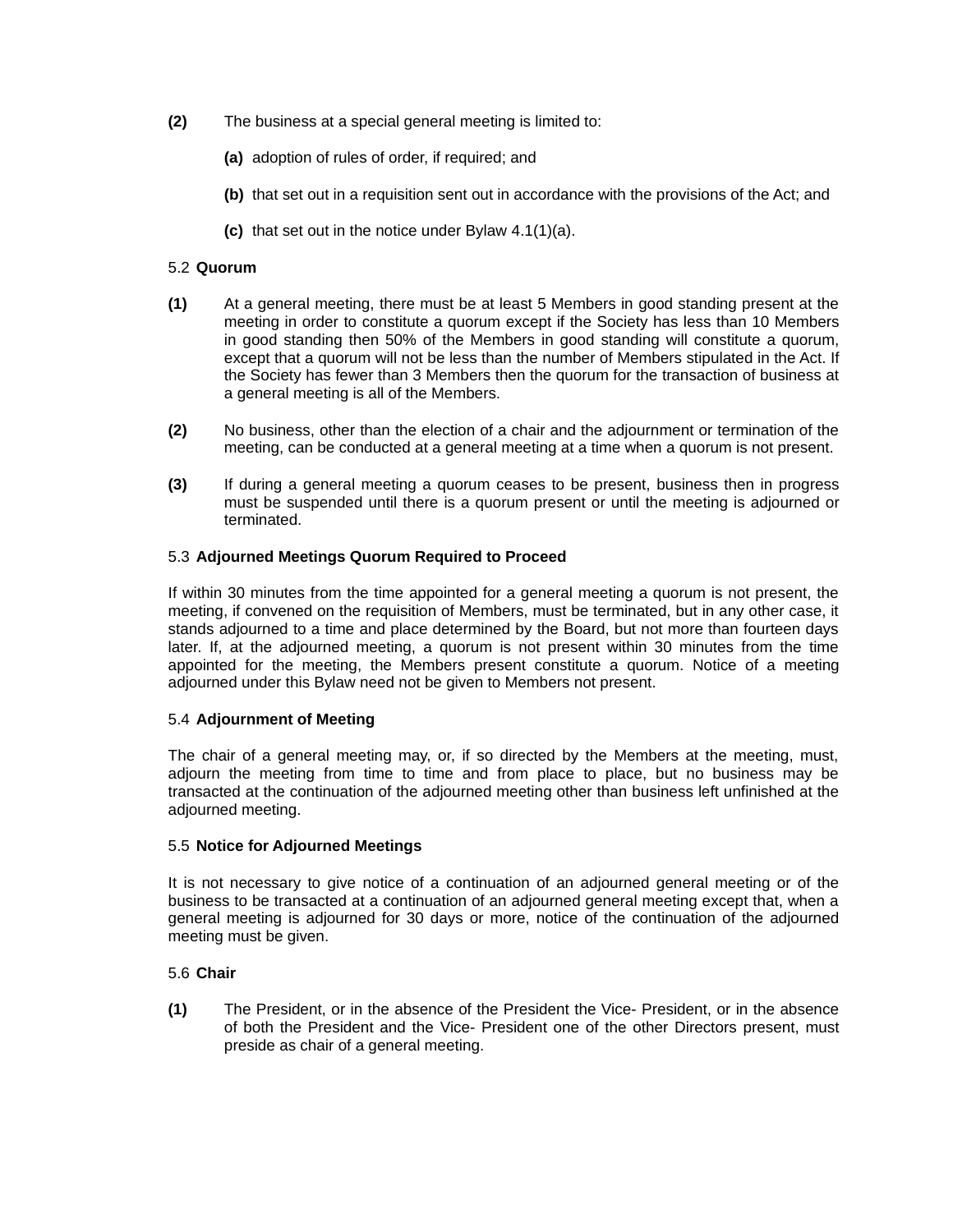**(2)** If at a general meeting no Director is present within 15 minutes after the time appointed for holding the meeting, or none of the Directors present is willing or able to act as chair, the meeting must choose a Member who is present to be chair.

## <span id="page-12-2"></span>5.7 **No Casting Vote**

- **(1)** In the case of an equality of votes at a general meeting, the chair does not have a casting or second vote in addition to the vote to which the chair is entitled to as a Member, and the resolution is defeated.
- **(2)** A resolution proposed at a general meeting must be seconded, but the chair must not move or propose a resolution.

## <span id="page-12-1"></span>5.8 **Order of Business at General Meeting**

The order of business at a general meeting is as follows:

- **(1)** elect an individual to chair the meeting, if necessary;
- **(2)** determine that there is a quorum;
- **(3)** approve the agenda;
- **(4)** approve the minutes from the last general meeting;
- **(5)** deal with unfinished business from the last general meeting;
- **(6)** if the meeting is an annual general meeting:
	- **(a)** receive the Directors' report on the financial statements of the Society for the previous financial year, and the auditor's report, if any, on those statements;
	- **(b)** receive any other reports of Directors' activities and decisions since the previous annual general meeting;
	- **(c)** elect or appoint Directors, and
	- **(d)** appoint an auditor, if any;
	- i) deal with new business, including any matters about which notice has been given to the Members in the notice of meeting;
	- ii) terminate the meeting.

## <span id="page-12-0"></span>5.9 **Voting Manner/One Vote Per Member**

- **(1)** Questions arising at general meetings must be decided by a majority of votes, except where otherwise required.
- **(2)** Each Member in good standing and present has the right to one vote. Members who are attending the meeting electronically are deemed to be present at the meeting.
- **(3)** Except where otherwise required, or when a majority of Members present request a secret ballot, voting is by show of hands.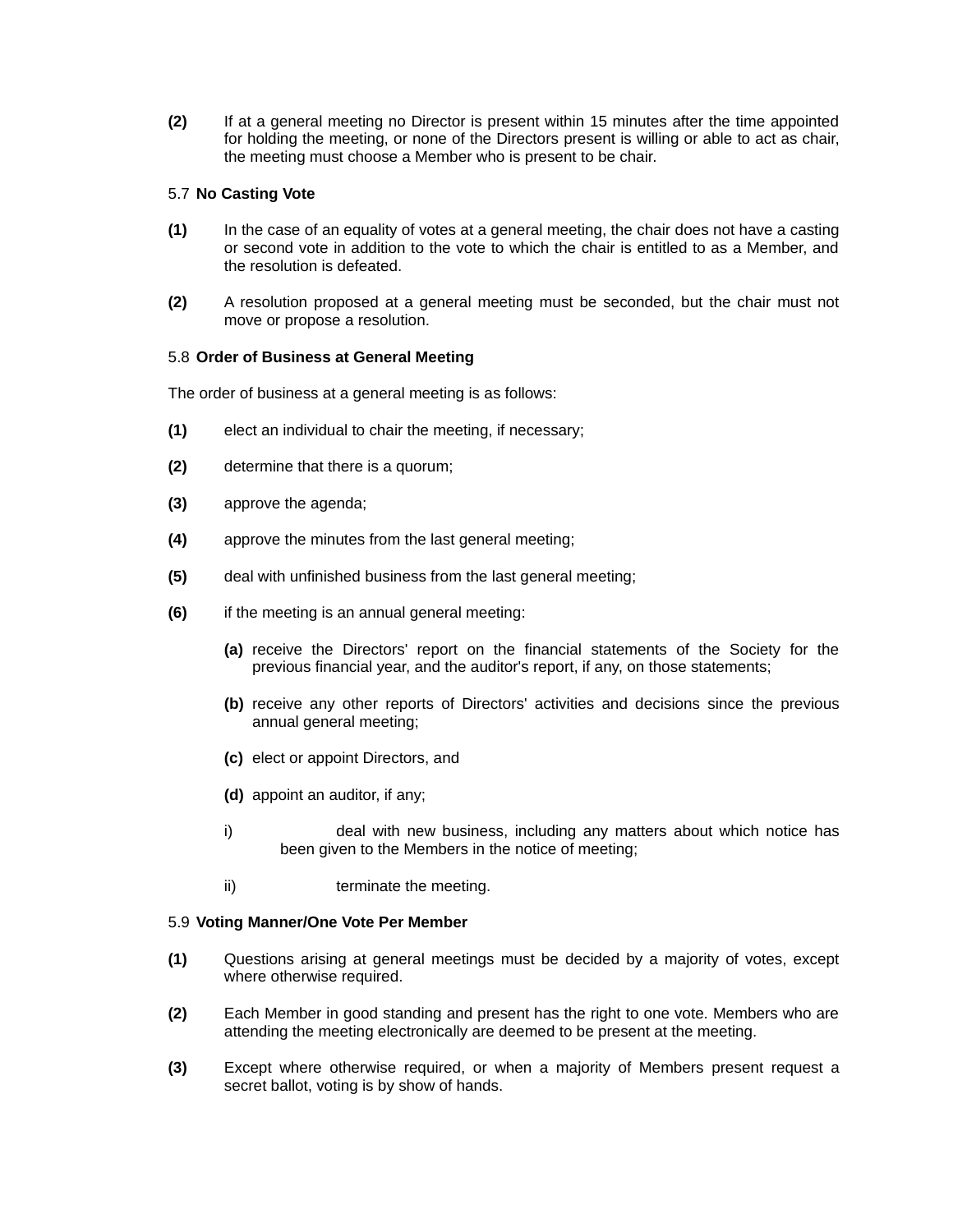- **(4)** Proxy voting is prohibited.
- **(5)** The chair of the meeting must announce the outcome of each vote and that outcome must be recorded in the minutes of the meeting.

## <span id="page-13-6"></span>5.10 **Rules of Order**

Subject to the Act and the Bylaws, the rules of procedure at any general meeting shall be as set out in the Rules of Debate and Order, Appendix to The Manual.

## <span id="page-13-5"></span>5.11 **Matters Decided at General Meeting by Ordinary Resolution**

A matter to be decided at a general meeting must be decided by Ordinary Resolution unless the matter is required by the Act or the Bylaws to be decided by Special Resolution or by another resolution having a higher voting threshold than the threshold for an Ordinary Resolution.

## <span id="page-13-4"></span>5.12 **Counterparts**

Any resolution of the Society may be in two or more counterparts which together will be deemed to constitute one resolution in writing. A telecopy, facsimile or other electronic transmission of a signed counterpart of a resolution shall be for all purposes as effective as the originally signed resolution.

## <span id="page-13-3"></span>5.13 **Attendance by Electronic Means**

If the Board has exercised its discretion to hold a general meeting as an Electronic Meeting, a person may participate in such meeting by the Electronic Means selected by the Directors in respect of such meeting. Any person, including a Member, attending by Electronic Means will be deemed to be present at the meeting and will be counted in the quorum.

## <span id="page-13-2"></span>5.14 **Electronic Voting**

The Board may, in its sole discretion from time to time, approve the conduct of a vote of the Members other than at a general meeting. Such a vote may be taken by mail-in ballot or Electronic Means. For each such vote, the Society must provide each Member in good standing with notice in accordance with these Bylaws, which notice must include:

- **(1)** the text of the resolutions that are the subject of the vote and any other supporting documentation;
- **(2)** the opening and closing dates for casting a vote; and
- **(3)** instructions on how Members may cast their vote.

## <span id="page-13-1"></span>*Part 6 - Board of Directors*

## <span id="page-13-0"></span>6.1 **Board Powers**

- **(1)** The Board may exercise all the powers of the Society, and do all the things that the Society may do, subject to:
	- **(a)** the Constitution and the Bylaws; and
	- **(b)** all laws affecting the Society.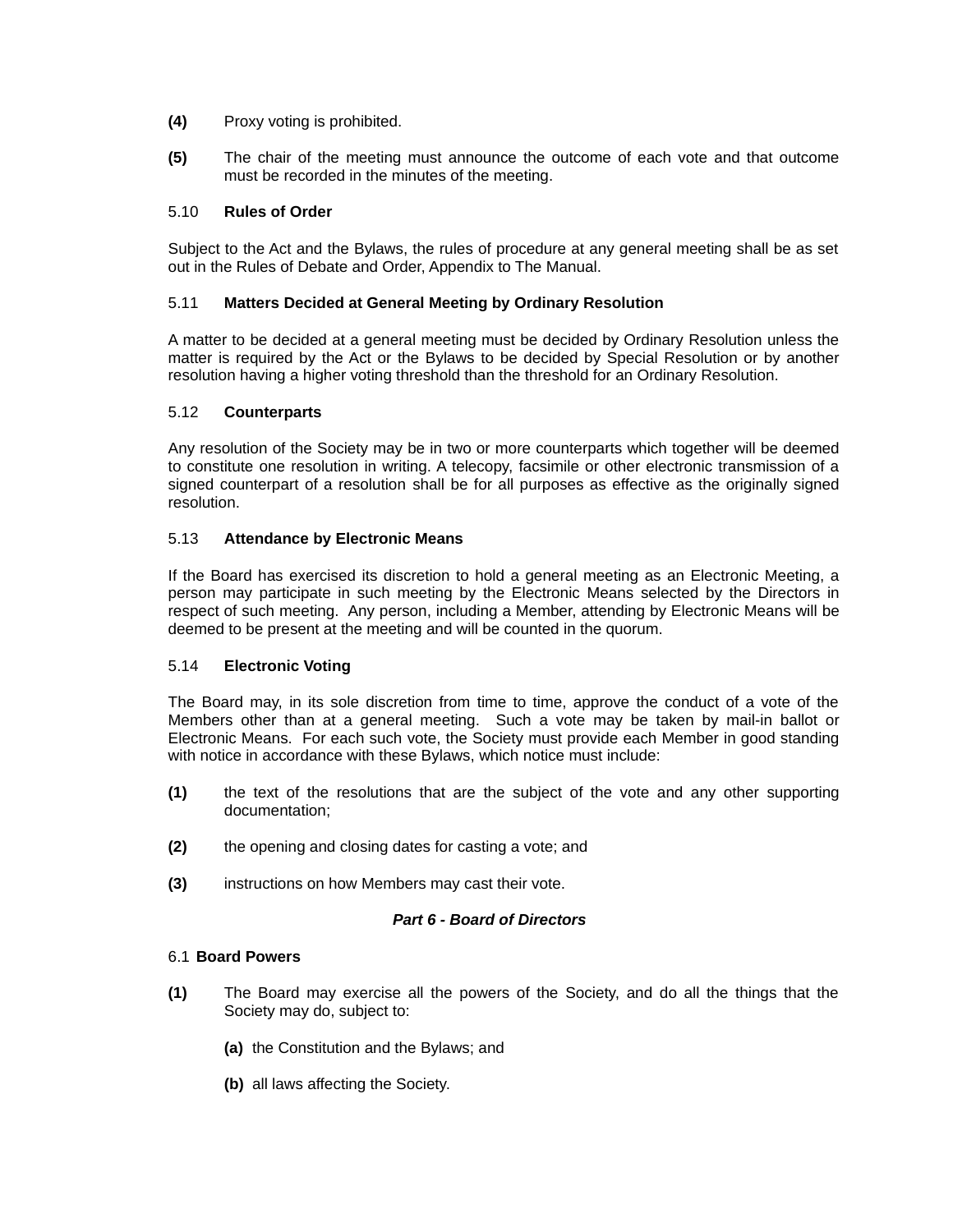**(2)** No rule made by the Society in general meeting invalidates a prior act of the Board that would have been valid if that rule had not been made.

## <span id="page-14-1"></span>6.2 **Number of Directors/Composition of the Board/Term**

- <span id="page-14-2"></span>**(1)** The Board will consist of 5 or more persons who are elected or appointed by Property Development Council as the sole Member, provided that at all times the majority of Directors are individuals who are not directors of Property Development Council or 3PHS.
- **(2)** The majority of the Board shall:
	- **(a)** be approved by the Supervising Court; and
	- (b) not be members of the Supervising Court; and
- (3) An elected or appointed Director has a normal term of office of one year, beginning at the adjournment of the AGM at which the Director is appointed or elected, and ending at the adjournment of the AGM the following year.
- (4) Directors take office at the adjournment of the AGM at which they are elected, or when appointed.
- (5) An election of Directors may be by acclamation, provided that if there are more candidates for election as Directors than there are positions for Director that will become vacant at the close of the next annual general meeting, the election of Directors will be by secret ballot with the name of each candidate appearing individually on the ballot. Candidates will be deemed to be elected in order of the candidates receiving the most votes. In the event of an election by ballot, no Member will vote for more Directors than the number of vacant positions for Director. Any ballot on which more names are voted for than there are vacant positions will be deemed to be void.
- **(6)** A Director elected by the Society, and a candidate for election as a Director, must not be disqualified from being a director of a society under section 44 of the Act and must otherwise comply with the qualifications for being a Director set out in the Bylaws.

#### <span id="page-14-0"></span>6.3 **Qualifications**

- **(1)** A candidate for election as a Director must:
	- **(a)** be nominated by two Members or by the Board;
	- **(b)** consent to the nomination; and
	- **(c)** so far as circumstances permit, be nominated prior to the AGM.
- (2) The Board may appoint a Nominations Committee to nominate, and solicit the nomination of, candidates for election or appointment as Directors.
- (3) Nominations from the floor of the AGM are prohibited, unless there are fewer candidates than there are positions to be filled, in which case nominations from the floor are permitted.
- **(4)** An elected or appointed Director must not be a Director for more than six consecutive years. A Director who has been a Director for six consecutive years ceases to be a Director, and must not be elected or appointed as a Director for at least one year.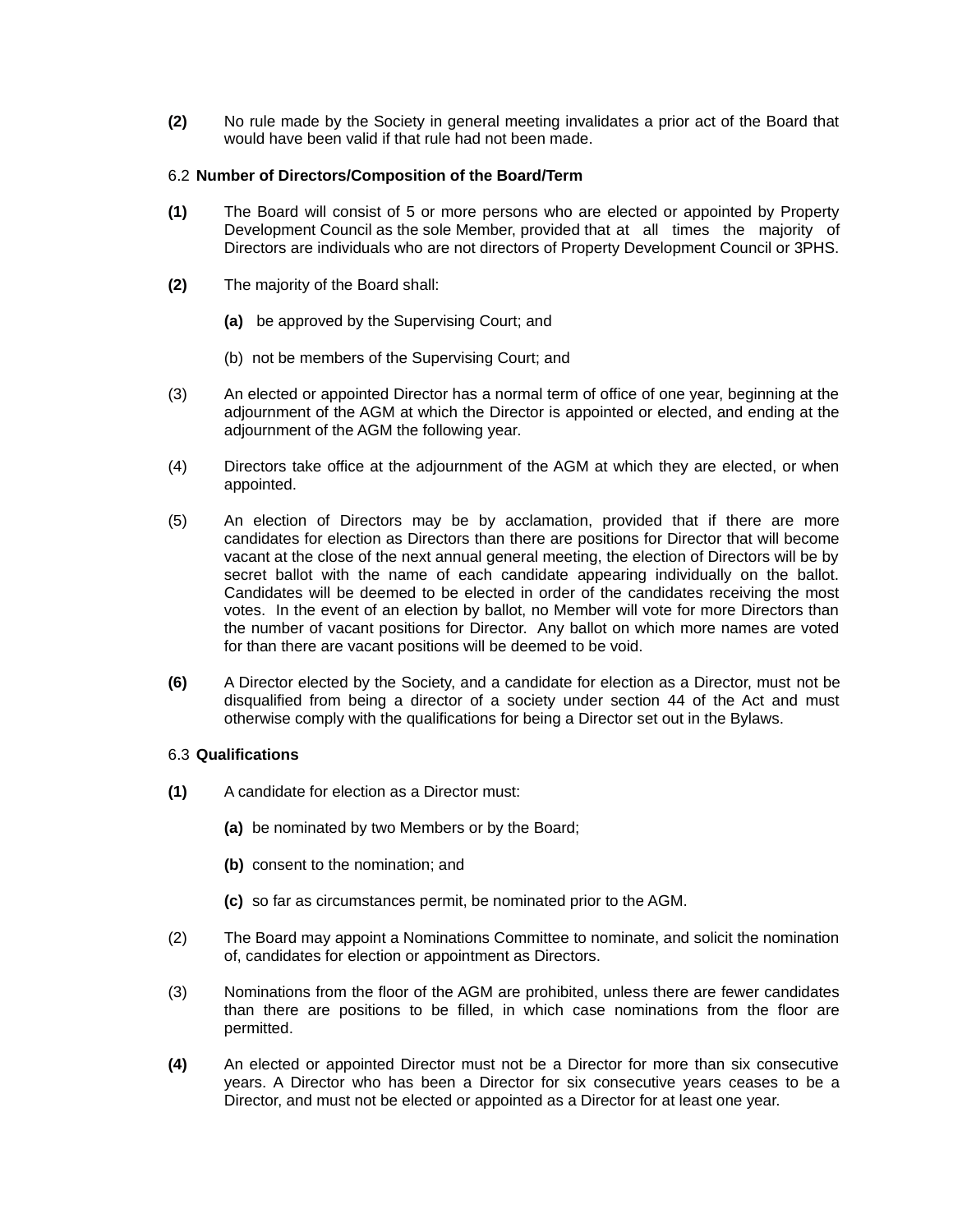## <span id="page-15-4"></span>6.4 **Ceasing to be a Director**

A Director ceases to be a Director on:

- **(1)** the end of the Director's term of office, unless the Director is re-elected or re-appointed;
- **(2)** resigning in writing to the Board;
- **(3)** death;
- **(4)** ceasing to be qualified to be a Director in accordance with the Act and these Bylaws;
- **(5)** becoming unable to perform the duties of a Director due to physical or mental disability; or
- (i) by Special Resolution; or
- **(6)** in respect of the Director appointed by Property Development Council pursuant to Bylaw 6.2(1), upon ceasing to be a director of Property Development Council or upon being removed by Property Development Council.

## <span id="page-15-3"></span>6.5 **Directors Acts Valid**

No act or proceeding of the Board is invalid only by reason that

- **(1)** there are fewer Directors in office than the number required by Bylaw [6.2\(1\);](#page-14-2)
- **(2)** an individual ceasing to be a Director results in the requirements of [6.2\(1\)](#page-14-2) not being met.

## <span id="page-15-2"></span>6.6 **Removal of Director**

- **(1)** The Members may, by Special Resolution, remove a Director before the expiration of the Director's term of office, and may elect a successor to complete the term of office.
- **(2)** Notwithstanding Bylaw 6.6(1), Property Development Council may remove the Director appointed by Property Development Council pursuant to Bylaw 6.2(1).

## <span id="page-15-1"></span>6.7 **Vacancies**

When a vacancy occurs the Board may appoint a Member in good standing as a Director to fill a vacancy originally held by a Director elected by the Members, provided that Property Development Council can appoint a person as a Director to fill a vacancy originally held by a Director appointed by Property Development Council pursuant to Bylaw 6.2(1). A Director so appointed holds office only until the adjournment of the next AGM.

## <span id="page-15-5"></span>6.8 **Remuneration of Directors**

Directors, elected officers and members of committees of the Society may not be remunerated in any capacity; however Directors, elected officers and members of committees of the Society may be reimbursed for necessary and reasonable expenses incurred while engaged in the affairs of the Society. The Society will not alter or delete this Bylaw [6.8](#page-15-5) without first obtaining the written consent of the British Columbia Housing Management Commission.

## <span id="page-15-0"></span>6.9 **Executive Minister of the Supervising Court**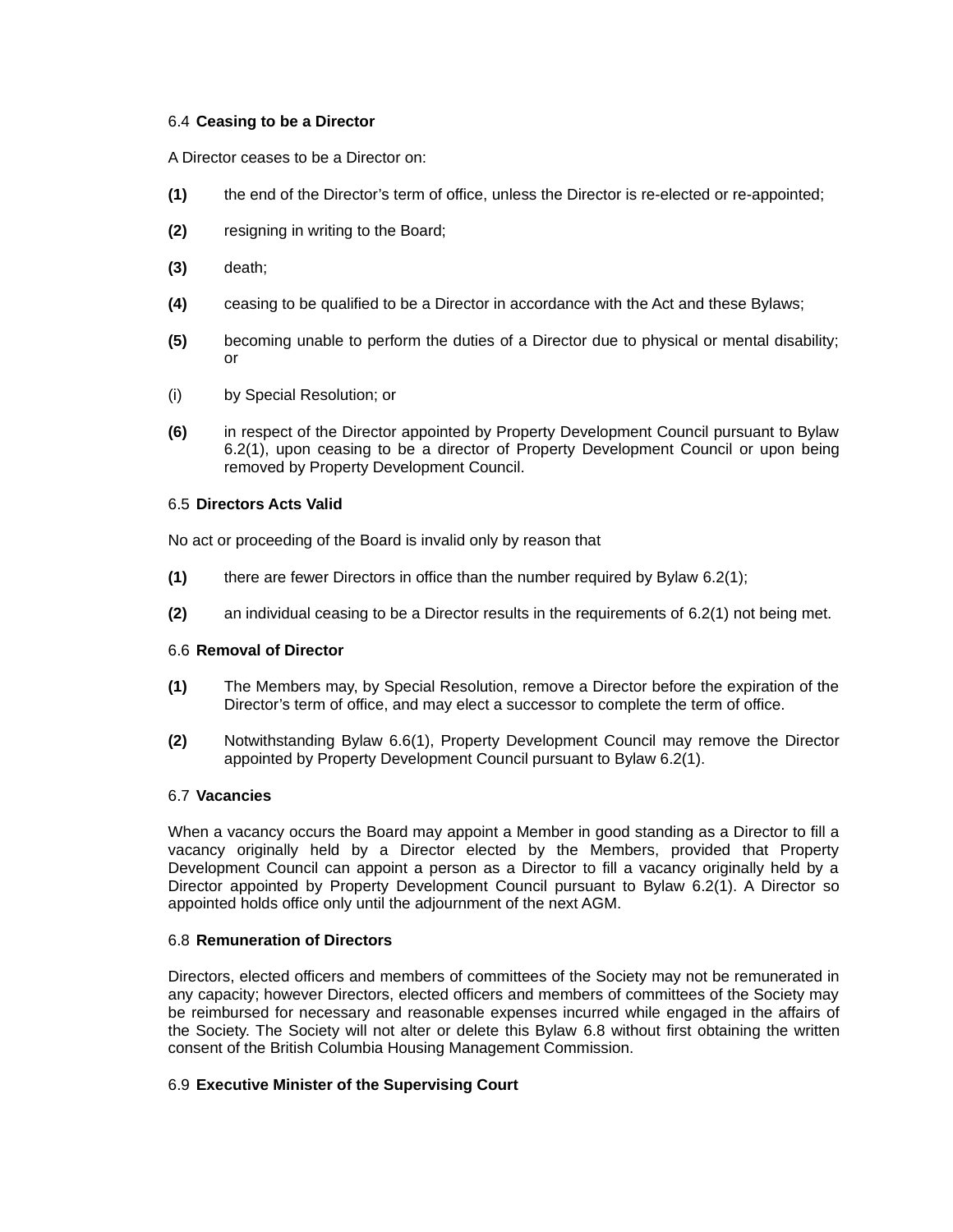The Executive Minister of the Supervising Court shall receive notices of meetings and minutes of meetings and have the right to attend all meetings of the Board of Directors in a non-voting capacity, but for greater certainty is not a Director and has no right to vote at any meetings of the Board of Directors.

## <span id="page-16-3"></span>*Part 7 - Proceedings of the Board*

### <span id="page-16-2"></span>7.1 **Meeting Times and Quorum**

- (1) The Board may meet together at the places it thinks fit to dispatch business, adjourn and otherwise regulate its meetings and proceedings, as it sees fit.
- (2) Quorum for a meeting of the Board is a simple majority of the Directors then in office present, but must not be less than three.

#### <span id="page-16-1"></span>7.2 **Notice of Meetings/Emergency Meetings**

- **(1)** A meeting of the Board may be called by:
	- **(a)** the President; or
	- **(b)** the Secretary; or
	- **(c)** any two Directors; or
	- **(d)** resolution of the Board.
- **(2)** Notice of a meeting of the Board is sufficient if properly addressed to every Director, and sent by ordinary mail, e-mail or facsimile transmission. Except where notice is waived by all Directors, notice of a meeting of the Board must be given at least 48 hours before the meeting.
- **(3)** When a meeting of the Board is held immediately following the election or appointment of a Director, it is not necessary to give notice of the meeting to the new Director for the meeting to be constituted, if a quorum is present.
- **(4)** A Director may waive in writing notice of any meeting or meetings of the Board and may at any time withdraw the waiver, and until the waiver is withdrawn:
	- **(a)** no notice of meetings of the Board need be sent to that Director; and
	- **(b)** all meetings of the Board, notice of which have not been given to that Director are, if a quorum is present, deemed to be valid and effective.
- **(5)** No formal notice of any meeting shall be required if all of the Directors are present at the meeting, or if those who are absent have signified in writing their consent to the meeting being held in their absence.

#### <span id="page-16-0"></span>7.3 **Majority Decides/No Casting Vote**

- **(1)** Except where otherwise required, questions arising at meetings of the Board and committees must be decided by a majority of votes.
- **(2)** A resolution proposed at a meeting of the Board or a committee must be seconded.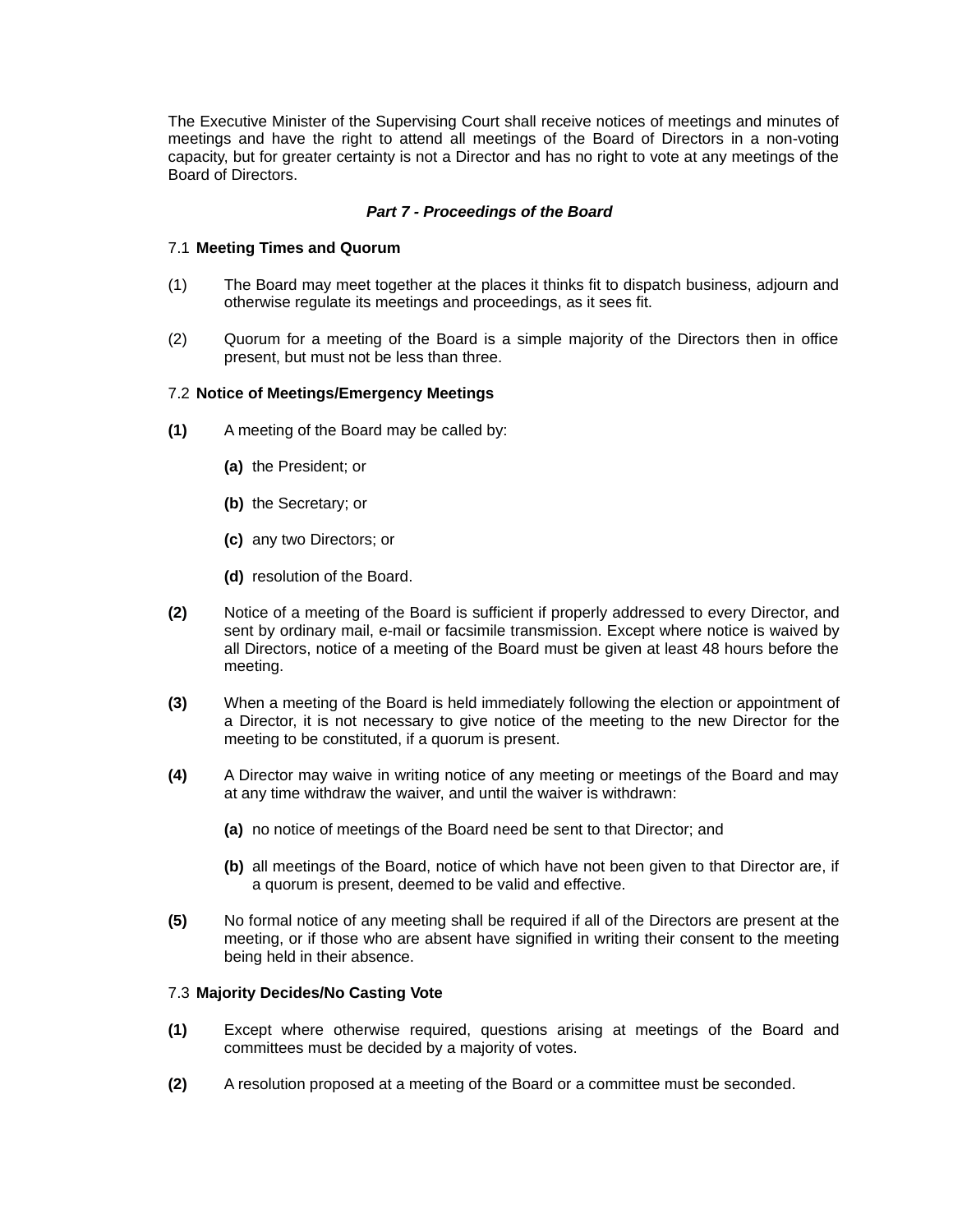**(3)** In the case of an equality of votes at a meeting of the Board or a committee, the chair does not have a casting or second vote in addition to the vote to which the chair is entitled to as a Member, and the motion or resolution is defeated.

### <span id="page-17-6"></span>7.4 **Written Resolutions**

A resolution in writing signed by all the Directors is as valid and effective as if regularly passed at a meeting of the Board.

#### <span id="page-17-5"></span>7.5 **Delegation and Committees**

- **(1)** The Board may as it thinks fit delegate any, but not all, of its powers to committees, and appoint the Members and chair of each committee.
- **(2)** The Board must by resolution determine the names, chair, members, authority and responsibilities of committees.
- **(3)** A committee must conform to any rules imposed on it by the Board, and must report every act or thing done in exercise of its powers to the next following meeting of the Board.
- **(4)** The chair of a committee must be a Director.
- **(5)** If the Board delegates any of its powers to a committee, then the majority of the Members of that committee must be Directors.

#### <span id="page-17-4"></span>7.6 **Rules of Order**

Subject to the Act and the Bylaws, the Board may adopt rules of order, but if it does not do so then the rules of procedure at any general meeting of the Board shall be as set out in the Rules of Debate and Order, Appendix to The Manual.

#### <span id="page-17-3"></span>7.7 **Attendance by Electronic Means**

Any Director may attend any meeting of the Board or a Committee by Electronic Means. A Director attending by Electronic Means will be deemed to be present at the meeting and will be counted in the quorum.

#### <span id="page-17-2"></span>7.8 **Proceedings Valid Despite Omission to Give Notice**

The accidental omission to give notice of a Directors' meeting to a Director, or the non-receipt of a notice by a Director, does not invalidate proceedings at the meeting.

## <span id="page-17-1"></span>*Part 8 - Directors' Duties and Conflicts*

#### <span id="page-17-0"></span>8.1 **Directors' Duties**

- **(1)** A Director must:
	- **(a)** act honestly and in good faith and in the best interests of the Society; and
	- **(b)** exercise the care, diligence and skill of a reasonably prudent person in exercising the powers and performing the functions of a Director.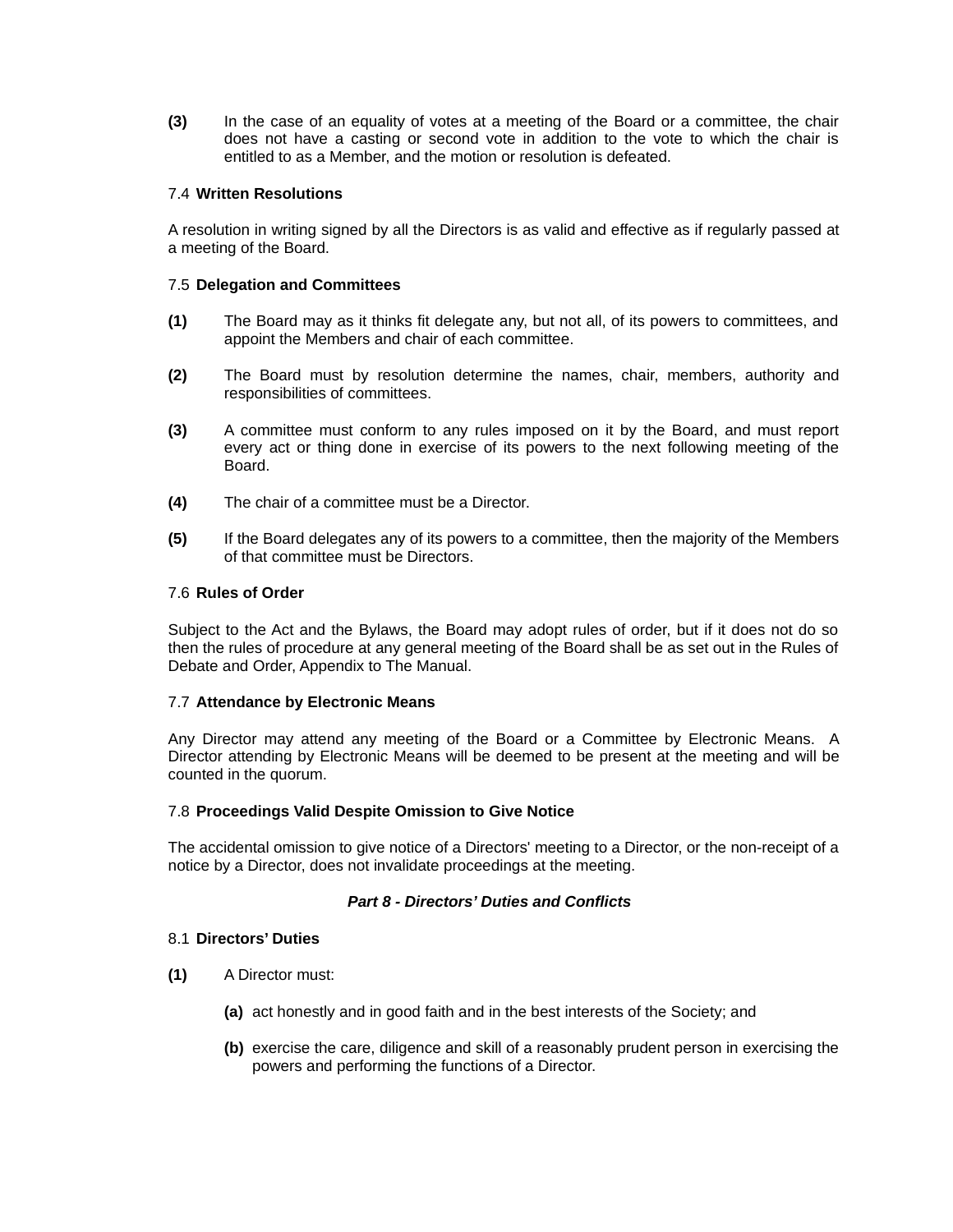**(2)** The requirements of this Bylaw are in addition to, and not in derogation of, an enactment or rule of law or equity relating to the duties or liabilities of Directors of a Society.

## <span id="page-18-5"></span>8.2 **Directors' Duty to Act**

Nothing in a contract, the Constitution or Bylaws, or the circumstances of a Director's appointment, relieves a Director from:

- **(1)** the duty to act in accordance with the Act and the regulations; or
- **(2)** a liability that by a rule of law would otherwise attach to the Director in respect of negligence, default, breach of duty or breach of trust of which the Director may be guilty in relation to the Society.

## <span id="page-18-4"></span>8.3 **Disclosure**

A Director who is, directly or indirectly, interested in a proposed contract or transaction with the Society must act in accordance with the provisions of Division 4 of the Act (Directors' Conflict of Interest).

## <span id="page-18-3"></span>8.4 **Accounting**

- **(1)** The provisions of section 57 of the Act apply to any Director referred to in Bylaw [8.3.](#page-18-4)
- **(2)** A Director referred to in Bylaw [8.3](#page-18-4) must not be counted in the quorum at a meeting of the Directors at which the proposed contract or transaction is approved.

## <span id="page-18-2"></span>8.5 **Responsibility of the Supreme Court**

The fact that a Director is, in any way, directly or indirectly, interested in a proposed contract or transaction, or a contract or transaction, with the Society does not make the contract or transaction void, but, if the matters referred to in section 57 of the Act have not occurred, the Supreme Court of British Columbia may, on the application of the Society or an interested person, do any of the following:

- **(1)** prohibit the Society from entering into the proposed contract or transaction;
- **(2)** set aside the contract or transaction; or
- **(3)** make any order that it considers appropriate.

## <span id="page-18-1"></span>8.6 **Directors' Family Members as Employees**

No Director shall be an immediate family member of any employee of the Society or of any contractor or service provider unless consented to in writing by Supervising Court. For the purposes of this provision, immediate family shall mean: the partner or spouse, child, stepchild, birth or adoptive parent, stepparent, sister, brother, stepsister, stepbrother, grandparent, stepgrandparent, or the partner or spouse of: child, stepchild, birth or adoptive parent, stepparent, sister, brother, stepsister, stepbrother, grandparent or stepgrandparent.

## <span id="page-18-0"></span>8.7 **Scope of Indemnity**

Subject to the provisions of the Act, the Society must indemnify a Director or former Director of the Society, and a Director's heirs and personal representatives, against all costs, charges and expenses, including an amount paid to settle an action or satisfy a judgment, actually and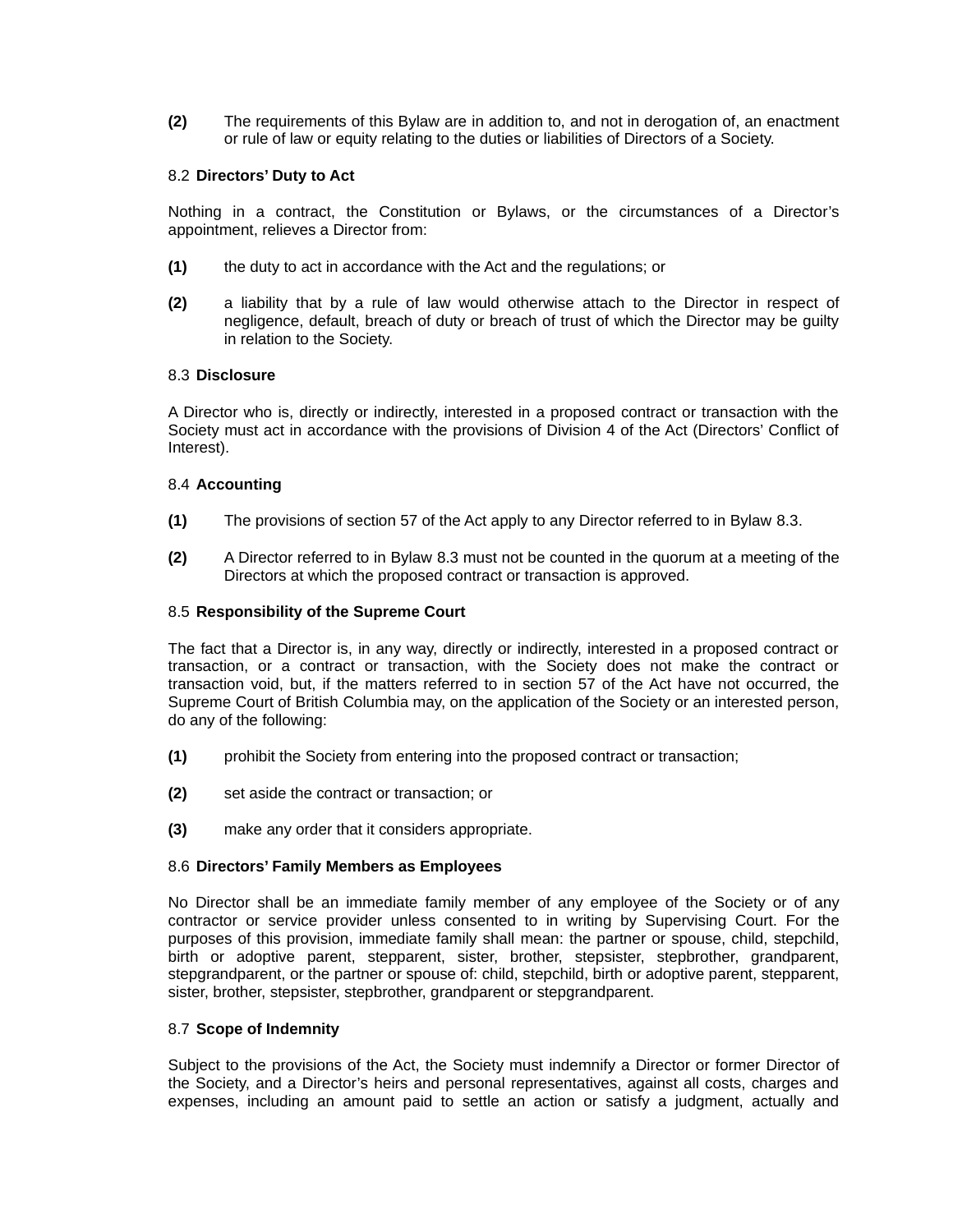reasonably incurred by the Director, in a civil, criminal or administrative action or proceeding to which the Director is made a party because of being or having been a Director, including an action brought by the Society, if:

- **(1)** the Director acted honestly and in good faith with a view to the best interests of the Society; and
- **(2)** in the case of a criminal or administrative action or proceeding, the Director had reasonable grounds for believing the Director's conduct was lawful.

#### <span id="page-19-3"></span>8.8 **Director Insurance**

The Board may cause the Society to purchase and maintain insurance for the benefit of any person who is or was serving as a Director or officer of the Society and the heirs or personal representatives of that person, against any liability incurred as a result of acting in such capacity.

#### <span id="page-19-2"></span>*Part 9 - Senior Managers & Officers*

## <span id="page-19-4"></span>9.1 **Appointment of Officers**

- **(1)** The Board must at its first meeting following the AGM elect from amongst the elected or appointed Directors a President, a Secretary, a Treasurer and the Chairs of any Committees, who are the elected officers, and who have a normal term of office ending at the adjournment of the following AGM.
- <span id="page-19-5"></span>**(2)** The Board may:
	- **(a)** dismiss an elected officer at any time, and elect another Director to take that person's place; and
	- **(b)** elect a Director to take the place of an elected officer who has ceased to hold office for any reason.
- **(3)** An elected officer ceases to be an elected officer on:
	- **(a)** ceasing to be a Director;
	- **(b)** being dismissed under Bylaw [9.1\(2\)\(a\);](#page-19-5) or
	- **(c)** resigning in writing.
- **(4)** The Board may elect such other officers from amongst the Directors as it deems necessary, and determine their titles, responsibility, and authority.

#### <span id="page-19-1"></span>9.2 **Appointment of Senior Managers**

The Directors may appoint one or more Senior Managers of the Society, each of whom is qualified in accordance with the Act, to exercise the Directors' authority to manage the activities or internal affairs of the Society as a whole or in respect of a principal unit of the Society.

#### <span id="page-19-0"></span>9.3 **Senior Manager**

The Senior Manager:

1) is an appointed officer;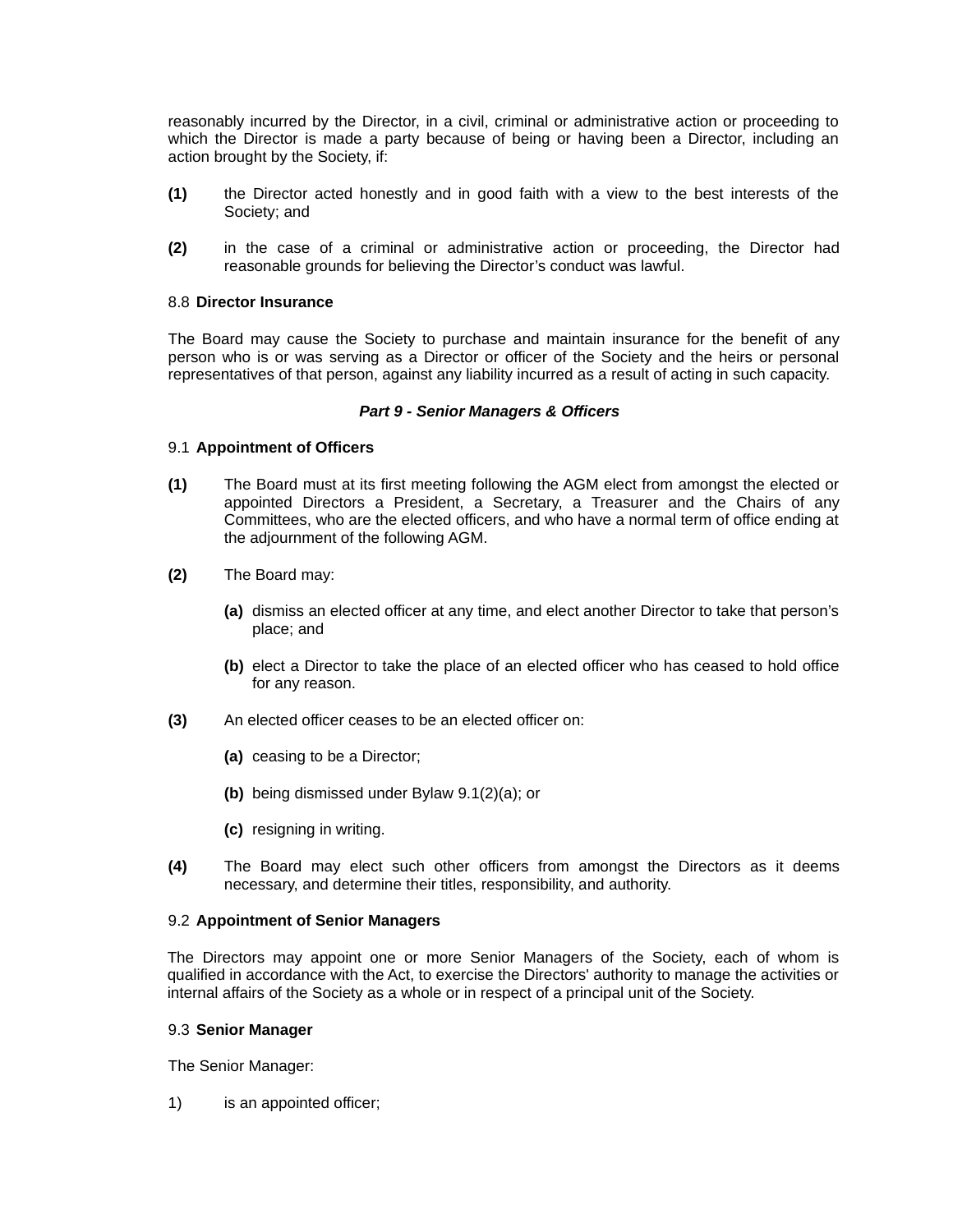- 2) may at the discretion of the Board also be titled the Executive Director of the Society;
- 3) has the right to notice of and to attend and speak at meetings of the Board; but for greater certainty is not a Director and has no right to vote at such meetings; and
- 4) shall not concurrently hold any other office in the Society except for the Secretary.

## <span id="page-20-2"></span>9.4 **President**

The President:

- **(1)** must supervise the other officers in the execution of their Board duties;
- **(2)** must chair all meetings of the Board and all general meetings; and
- **(3)** subject to Bylaw [9.4](#page-20-2) and any resolution of the Board, has the powers and duties generally pertaining to the office of Chair.

## <span id="page-20-1"></span>9.5 **Absence of President**

In the absence or inability of the President another person chosen by the Board, may perform the duties of the Chair.

## <span id="page-20-0"></span>9.6 **Secretary's Duties**

The Secretary is responsible for doing, or making the necessary arrangements for, the following:

- **(1)** issuing notices and keeping minutes of meetings of the Society and the Board;
- **(2)** conducting the correspondence of the Society;
- **(3)** the custody of all records and documents of the Society except those which must be kept by the treasurer;
- **(4)** the custody of the common seal of the Society, if any;
- **(5)** maintaining the Register of Members; and
- **(6)** filing with Supervising Court copies of:
	- **(a)** the current membership of the Board;
	- **(b)** the annual report;
	- **(c)** other reports presented to the AGM or Special Meetings which are not included in the annual report;
	- **(d)** minutes of Society meetings;
	- **(e)** annual audited financial statements;
	- **(f)** statement of insurance coverage; and
	- **(g)** other reports that are required by government or other agencies for the operation of the society and its programs.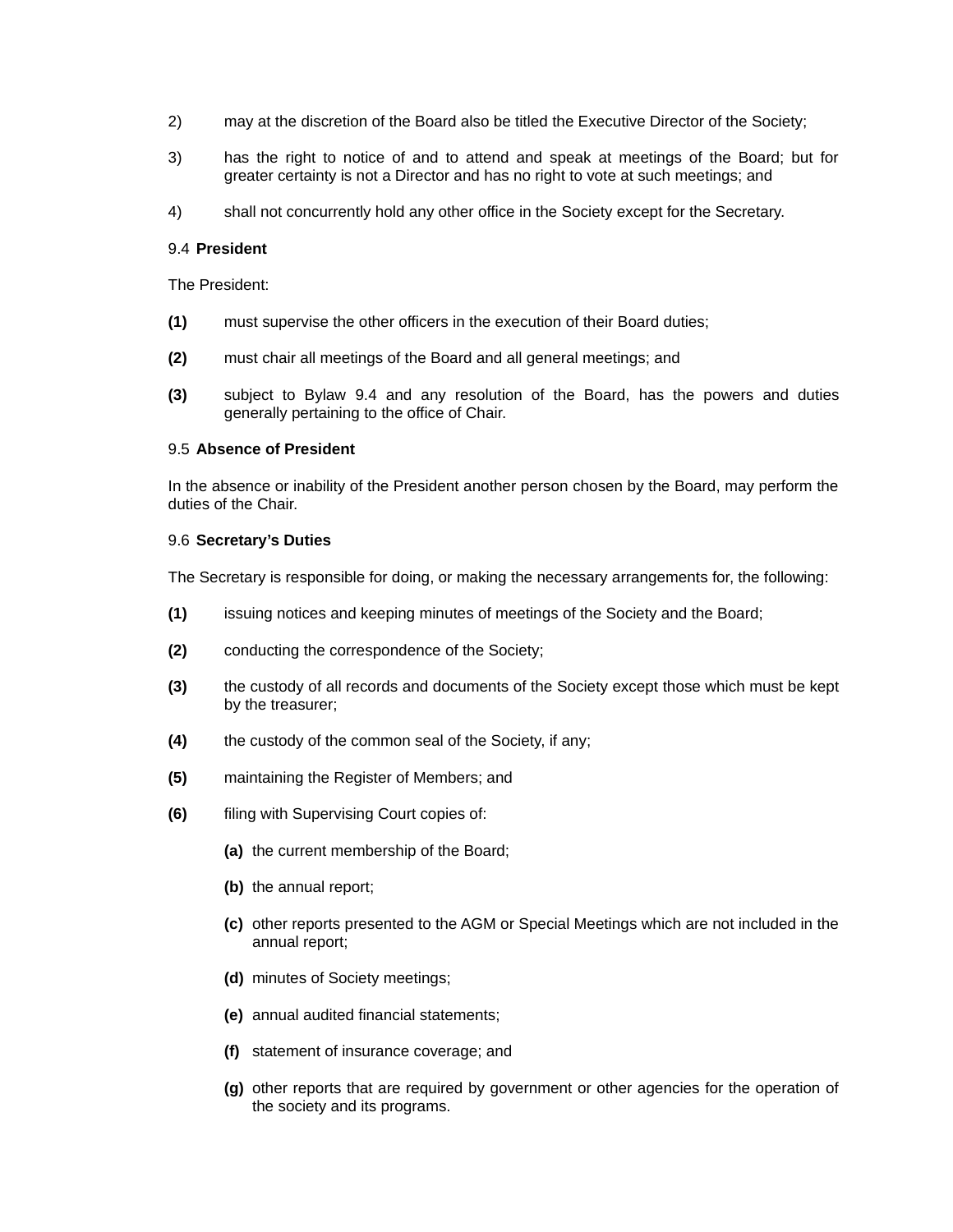## <span id="page-21-2"></span>9.7 **Absence of Secretary**

In the absence of the Secretary from a meeting, the Board must appoint another person to act as Secretary.

#### <span id="page-21-1"></span>9.8 **Treasurer's Duties**

The Treasurer is responsible for doing, or making the necessary arrangements for, the following:

- **(1)** ensuring the financial records, including books of account, necessary to comply with the Act, are kept; and
- **(2)** rendering financial statements to the Board, Members, and others when required.

#### <span id="page-21-0"></span>9.9 **Delegation of Duties**

The Board may delegate the duties of the Secretary and/or Treasurer to another Director, an employee, or a contractor.

#### <span id="page-21-7"></span>*Part 10 - Borrowing and Investment*

#### <span id="page-21-6"></span>10.1 **Indebtedness by the Society**

Indebtedness by the Society is subject to the prescribed limits as deemed appropriate by Supervising Court.

#### <span id="page-21-5"></span>10.2 **Raise Funds**

In order to carry out the purposes of the Society the Board may, on behalf of and in the name of the Society, raise or secure the payment or repayment of money in such manner as it decides.

#### <span id="page-21-4"></span>10.3 **Investment of Funds**

The Board must only invest the funds of the Society as permitted under the provisions of the Trustee Act respecting the investment of trust property by a trustee.

#### <span id="page-21-3"></span>10.4 **PIPA**

Subject to the *Personal Information Protection Act* and other applicable laws, the:

- **(1)** financial statements, Board and Members' minutes, and Register of Members may be inspected by a Member, on reasonable notice;
- **(2)** other documents of the Society, including its accounting records, may be inspected by a Member on reasonable notice, subject to any resolution of the Board; and
- **(3)** documents of the Society, including its accounting records, must be open to the inspection of a Director, subject only to laws requiring otherwise.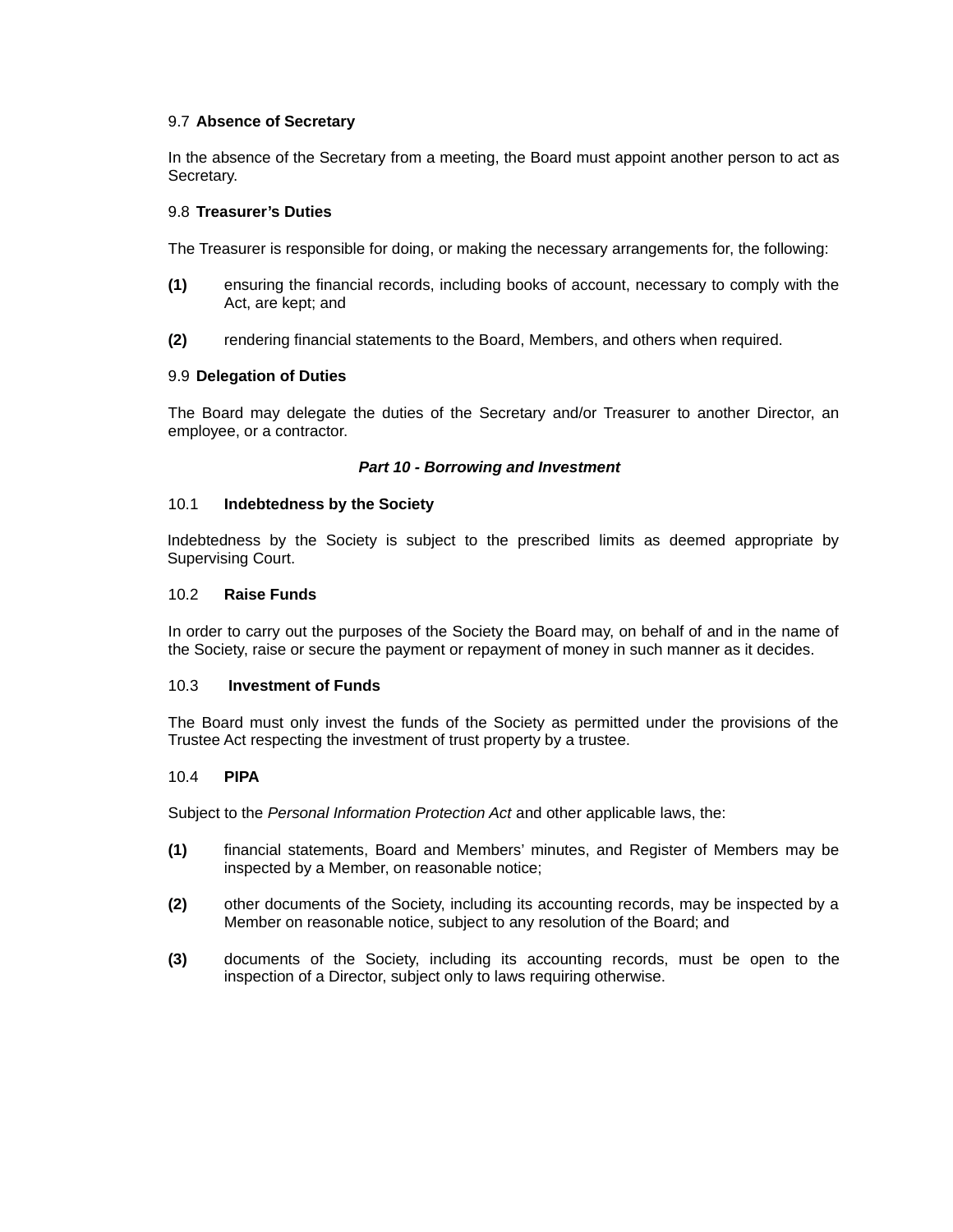## <span id="page-22-11"></span>10.5 **Financial Year**

The Board must determine, by resolution, the:

- **(1)** financial year of the Society, and
- **(2)** signing officers of the Society, and their authority.

## <span id="page-22-10"></span>*Part 11 - Insurance*

## <span id="page-22-9"></span>11.1 **Insurance Coverage**

The Board shall keep insurance in force covering fire, comprehensive liability, directors' and officers' liability, and other such insurable items in such amounts as the Board may determine.

## <span id="page-22-8"></span>11.2 **Additional Insured**

Insurance shall be kept in force covering fire, comprehensive liability, and such other insurable items in such amounts as the Supervising Court may require, with The United Church of Canada named as an additional insured on all policies of insurance.

## <span id="page-22-7"></span>*Part 12 - Seal*

## <span id="page-22-6"></span>12.1 **Common Seal**

The Board may provide a common seal for the Society and may destroy a seal and substitute a new seal in its place.

## <span id="page-22-5"></span>12.2 **Affixing of Seal**

The common seal must be affixed only when authorized by a resolution of the Board and then only in the presence of the persons prescribed in the resolution, or if no persons are prescribed, in the presence of the President and the Secretary or the President and the Treasurer.

## <span id="page-22-12"></span>*Part 13 - Auditor*

## <span id="page-22-4"></span>13.1 **Requirement for Audit**

This Part applies only where the Society is required or has resolved to have an auditor.

## <span id="page-22-3"></span>13.2 **Appointment of Auditor**

At each AGM the Society may appoint an auditor to hold office until the auditor is re-appointed or a successor is appointed at the next AGM.

## <span id="page-22-2"></span>13.3 **Removal of Auditor**

An auditor may be removed by Ordinary Resolution.

## <span id="page-22-1"></span>13.4 **Notice of Appointment**

An auditor must be promptly informed in writing of appointment or removal.

## <span id="page-22-0"></span>13.5 **Auditor Qualifications**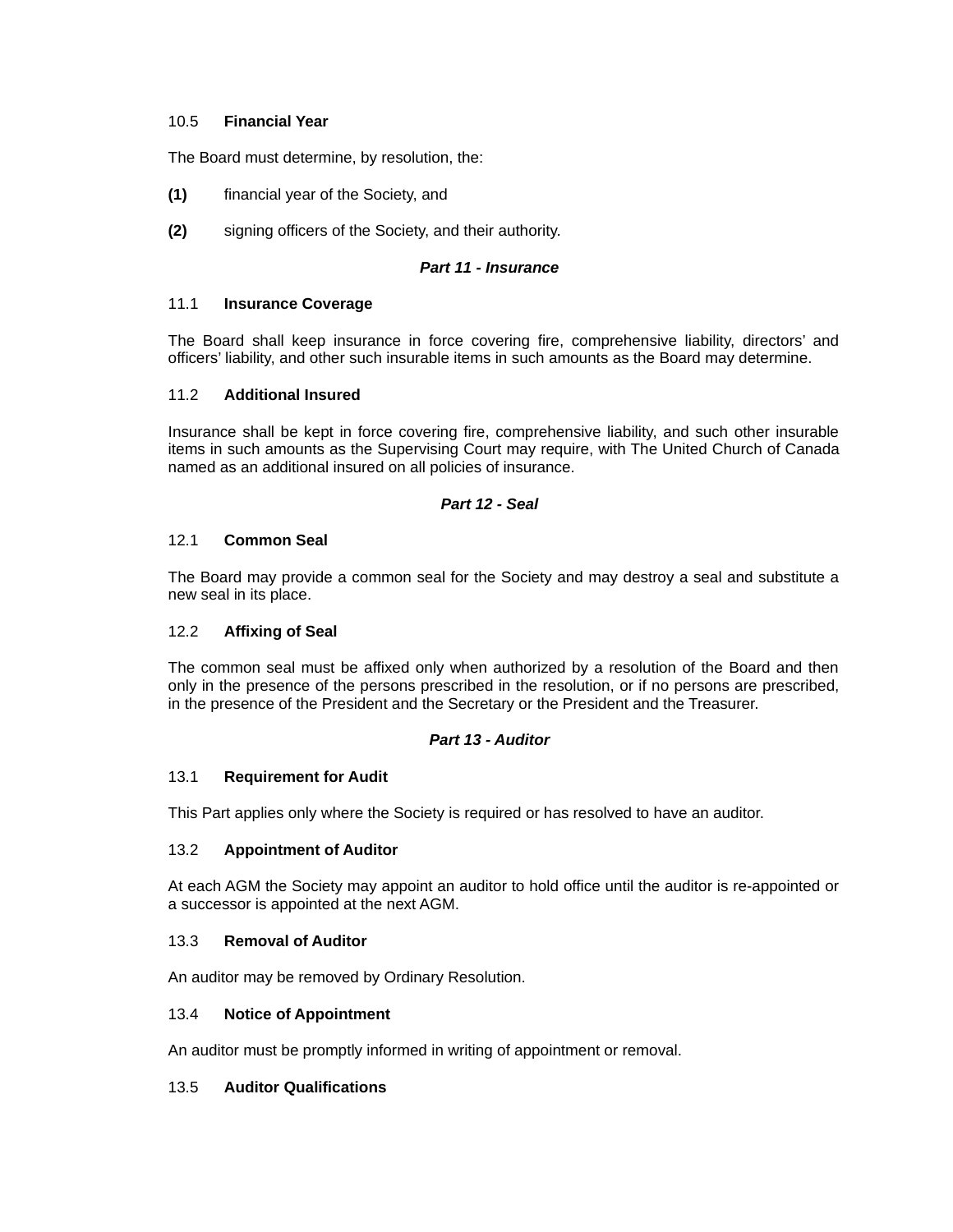No Director and no employee of the Society can be auditor.

## <span id="page-23-9"></span>13.6 **Participation in General Meetings**

The auditor may attend general meetings.

## <span id="page-23-8"></span>13.7 **Filling Vacancies in Auditor**

The Board must fill all vacancies arising in the office of auditor between AGMs.

## <span id="page-23-7"></span>*Part 14 - Signing Documents*

## <span id="page-23-6"></span>14.1 **Signing Documents**

All documents and instruments required to be signed by the Society shall be signed as declared in any Ordinary Resolution of the Directors or failing such resolution, then in the presence of either:

- **(1)** the President and Secretary;
- **(2)** any one Director together with the President.

## <span id="page-23-5"></span>*Part 15 - Dissolution*

## <span id="page-23-4"></span>15.1 **Distribution on Dissolution**

In the event of the winding-up or dissolution of the Society, any funds and assets of the Society remaining after the satisfaction of its debts and liabilities (the "Remaining Assets") shall vest in Property Development Council and in the event Property Development Council is no longer in existence then any Remaining Assets shall vest in the United Church, provided that where funding has been received from the British Columbia Housing Management Commission for the purpose of providing affordable housing, at winding-up or dissolution the value of those funds shall be distributed to one or more qualified donees carrying on similar purposes, as selected by the Members by Ordinary Resolution or, if in the opinion of the Board, the passing of an Ordinary Resolution is not feasible, as determined by resolution of the Directors. The Society will not alter or delete this Bylaw [15.1](#page-23-4) without first obtaining the written consent of the British Columbia Housing Management Commission.

## <span id="page-23-3"></span>*Part 16 - - Amendments to Purposes*

## <span id="page-23-2"></span>16.1 **Amendments to Housing Purpose**

The Society will not alter or delete purpose (b) of its Constitution and the Society will not alter or delete this Bylaw [16.1](#page-23-2) without first obtaining the prior written consent of the British Columbia Housing Management Commission.

## <span id="page-23-1"></span>*Part 17 - Requirements of The United Church of Canada*

The Society is a corporation described in section B.8.1 of The Manual (referred to as a "Category 1 corporation"). The following provisions are included in order to comply with the requirements of The Manual and the guidelines established by the General Council of The United Church of Canada for Category 1 corporations.

## <span id="page-23-0"></span>17.1 **Definitions**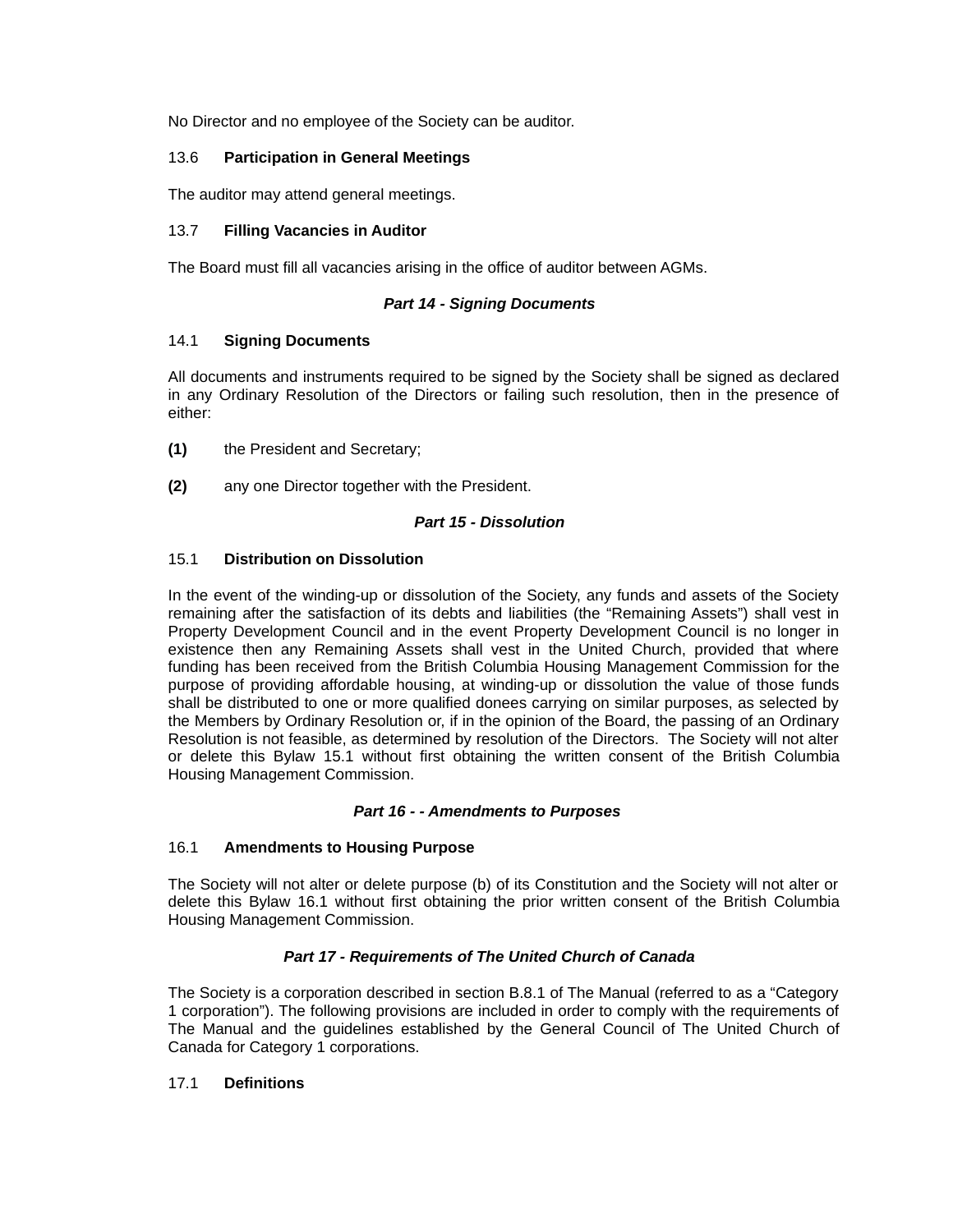In this Part:

- **(1)** "The Manual" means the edition of The Manual published by The United Church that is in effect at the relevant time;
- **(2)** "Court" as defined in the Manual, means a body which has both deliberative and decision-making powers.

## <span id="page-24-9"></span>17.2 **General Council Policies**

The Society shall adhere, at all times, to the applicable policies, standards, and regulations as they may be enacted by the General Council or its Executive from time to time.

## <span id="page-24-8"></span>17.3 **Organization and Supervision of Other Corporation**

Any corporation created by Category 1 corporations shall be organized and supervised according to the Incorporated Ministries Policy.

## <span id="page-24-7"></span>17.4 **Approval of Directors**

Refer to Bylaw 6.2(a) and Bylaw [6.9.](#page-15-0)

## <span id="page-24-6"></span>17.5 **Annual Reporting**

Annual reporting to the Supervising Court will include: the membership of the Board, the minutes of the annual meeting, financial statements (audited/independently reviewed by a qualified person) and insurance coverage (including the naming of The United Church of Canada as additional insured).

## <span id="page-24-5"></span>17.6 **Insurance Coverage**

Refer to Bylaw [11.1](#page-22-9) and [11.2.](#page-22-8)

## <span id="page-24-4"></span>17.7 **Approval of Debt Levels**

Refer to Bylaw [10.1.](#page-21-6)

## <span id="page-24-3"></span>17.8 **Winding up of the Society**

The Society shall not, without the prior written consent of the Supervising Court, initiate, or in any way engage in, proceedings that might result in the voluntary winding up of the Society.

## <span id="page-24-2"></span>17.9 **Assets Vest in United Church of Canada**

Refer to Bylaw [15.1.](#page-23-4)

## <span id="page-24-1"></span>17.10 **Approval of Changes to Bylaws in Part 17**

The provisions of the Bylaws in Part 17 may be changed or modified only with the prior written consent of the Supervising Court and the prior written administrative approval of the General Council. In the event of any conflict or inconsistency between the provisions of Part 17 of the Bylaws and any other section of the Bylaws, the provisions of Part 17 of the Bylaws shall govern.

## <span id="page-24-0"></span>17.11 **Approval of Changes to Articles of Incorporation and Corporate Bylaws**